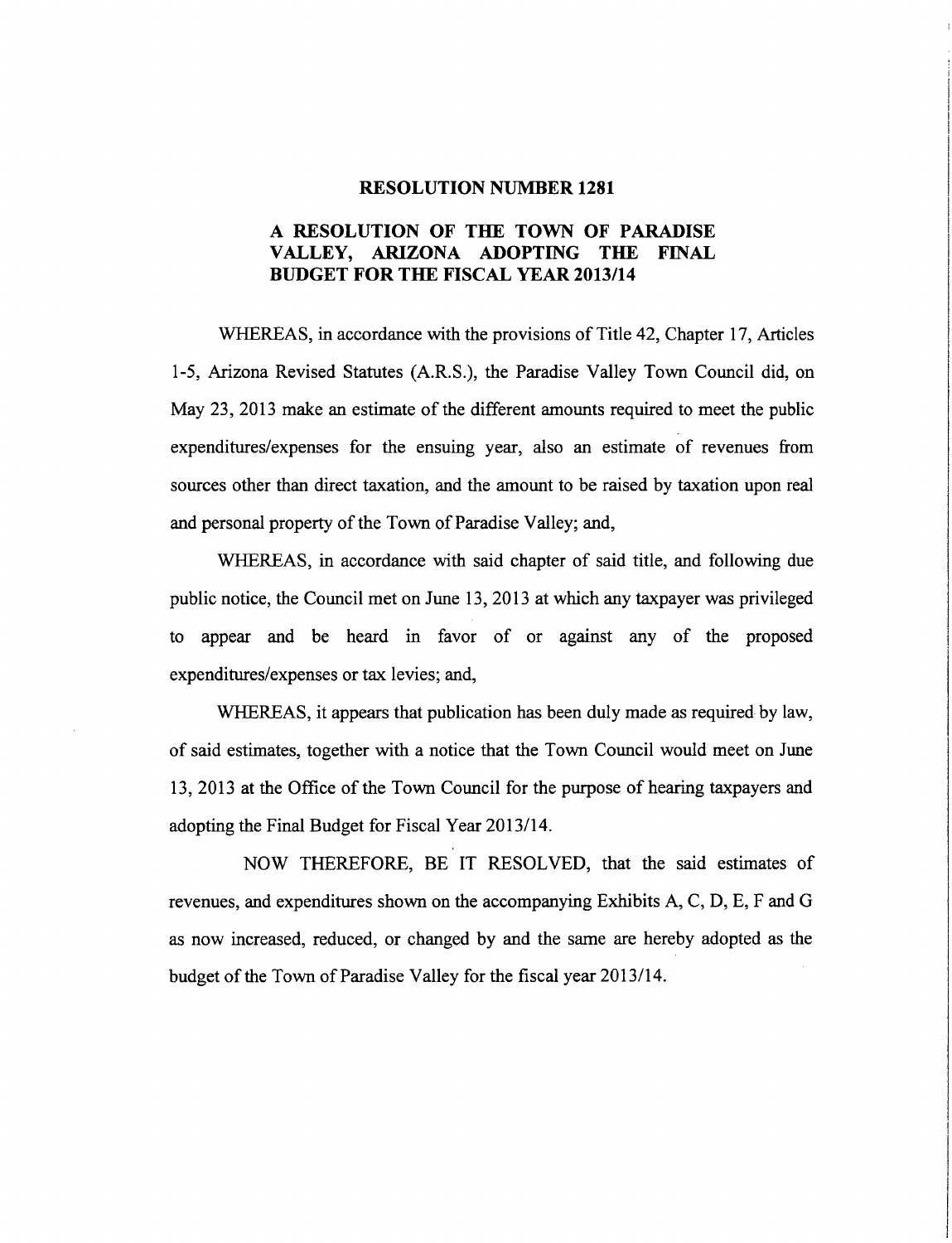PASSED AND ADOPTED by the affirmative vote of the Paradise Valley Town Council this  $13<sup>th</sup>$  day of June, 2013.

Tarr, Mayor

ATTEST:

 $\mathcal{A}^{\mathcal{A}}$ 

Oumean Willer, Town Clerk

APPROVED AS TO FORM

 $\bar{\mathbf{x}}_s$ 

Andrew M. Miller, Town Attorney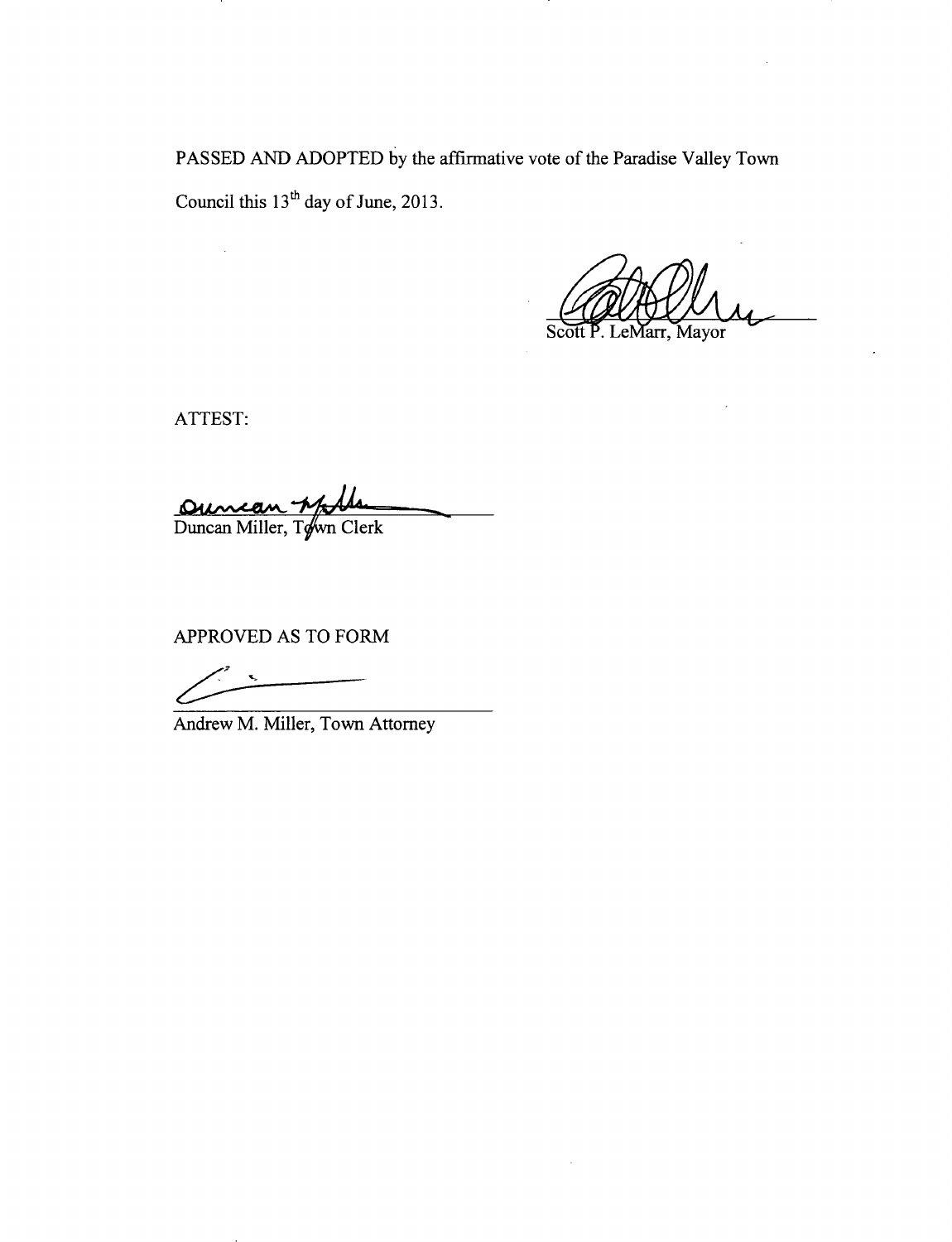**STATE OF ARIZONA )**  :ss. **COUNTY OF MARICOPA )** 

#### **CERTIFICATION**

I, Duncan Miller, Town Clerk of the Town of Paradise Valley, Arizona hereby certify that the following is a full, true, and correct copy of Resolution Number 1281 duly passed and adopted by a majority vote of the Town Council called and held on the 13<sup>th</sup> day of June, 2013. Said Resolution appears in the minutes of said meeting, and the same has not been rescinded or modified and is now in full force and effect.

I further certify that said municipal corporation is duly organized and existing, and has the power to take the action called for by the Resolution.



Quincan W Ale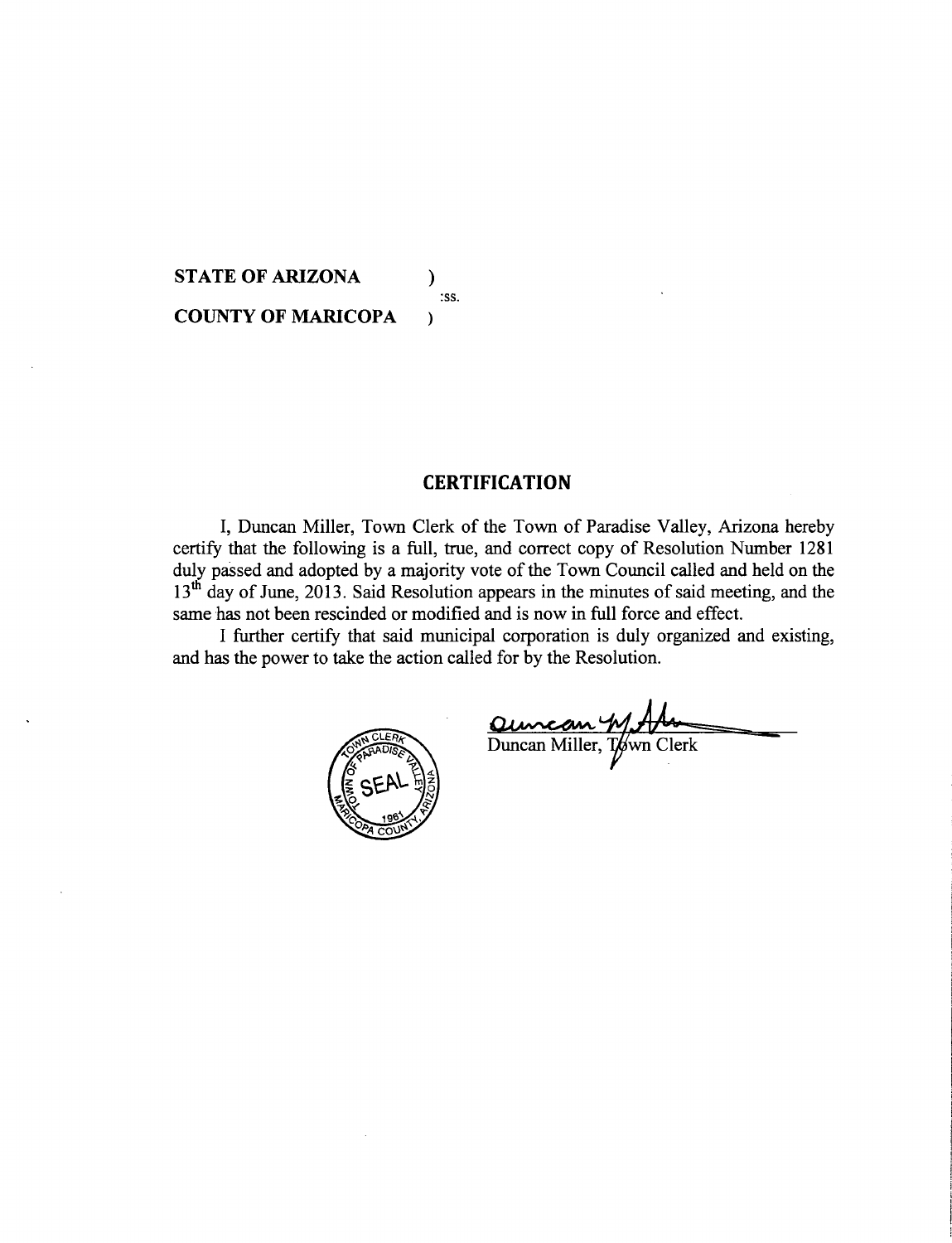# OFFICIAL BUDGET FORMS

 $\ddot{\phantom{a}}$ 

# TOWN OF PARADISE VALLEY

Fiscal Year 2014

 $\sim 10^{-10}$ 

 $\ddot{\phantom{a}}$ 

 $\bar{z}$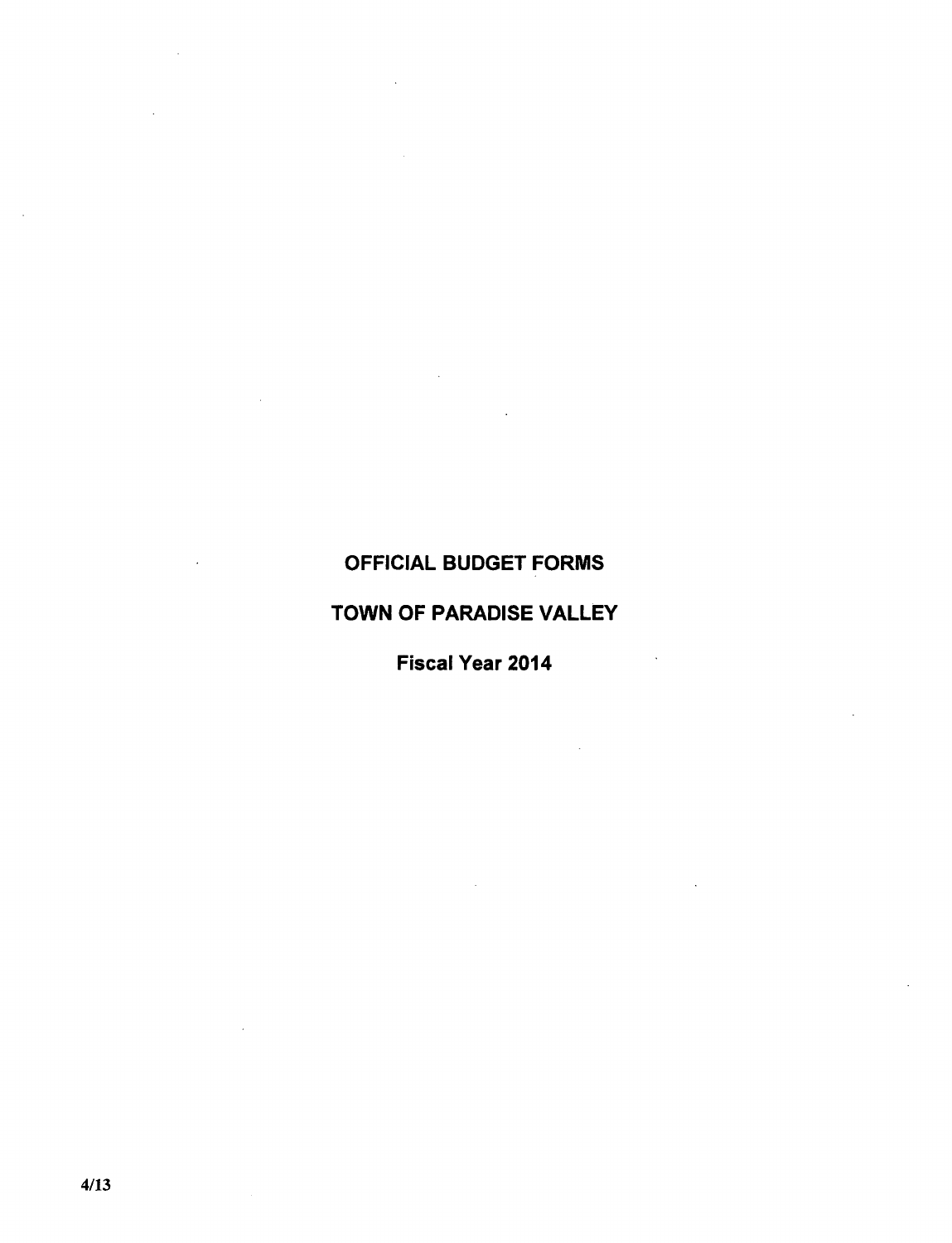### **TOWN OF PARADISE VALLEY**

#### **TABLE OF CONTENTS**

#### **Fiscal Year 2014**

Resolution for the Adoption of the Budget

Schedule A-Summary Schedule of Estimated Revenues and Expenditures/Expenses

Schedule B-Tax Levy and Tax Rate Information

Schedule C--Revenues Other Than Property Taxes

ScheduleD-Other Financing Sources/<Uses> and Interfund Transfers

Schedule E-Expenditures/Expenses by Fund

 $\mathbb{R}^2$ 

Schedule F---Expenditures/Expenses by Department

Schedule G-Full-Time Employees and Personnel Compensation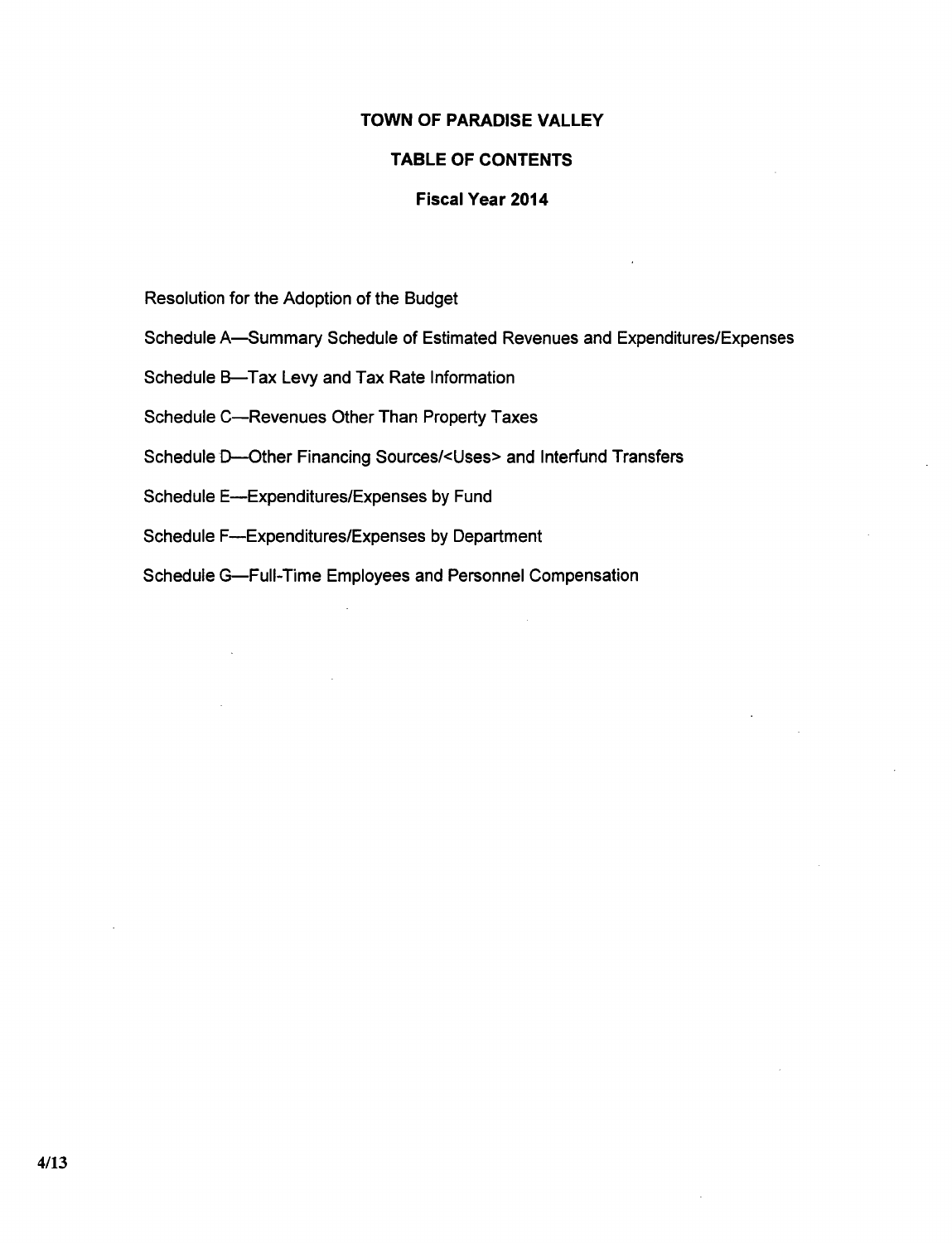#### TOWN OF PARADISE VALLEY Summary Schedule of Estimated Revenues and Expenditures/Expenses Fiscal Year 2014

| <b>FUND</b>                                           | <b>ADOPTED</b><br><b>BUDGETED</b><br><b>EXPENDITURES</b><br><b>EXPENSES*</b><br>2013 | <b>ACTUAL</b><br><b>EXPENDITURES/</b><br><b>EXPENSES**</b><br>2013 | <b>FUND</b><br><b>BALANCE/</b><br><b>NET</b><br><b>POSITION***</b><br>July 1, 2013** | <b>PROPERTY TAX</b><br><b>REVENUES</b><br>2014 | <b>ESTIMATED</b><br><b>REVENUES</b><br><b>OTHER THAN</b><br><b>PROPERTY</b><br><b>TAXES</b><br>2014 | <b>SOURCES</b> | <b>OTHER FINANCING</b><br>2014<br><uses></uses> | ÎN        | <b>INTERFUND TRANSFERS</b><br>2014<br>$\overline{C}$ | <b>TOTAL</b><br><b>FINANCIAL</b><br><b>RESOURCES</b><br><b>AVAILABLE</b><br>2014 | <b>BUDGETED</b><br><b>EXPENDITURES/</b><br><b>EXPENSES</b><br>2014 |
|-------------------------------------------------------|--------------------------------------------------------------------------------------|--------------------------------------------------------------------|--------------------------------------------------------------------------------------|------------------------------------------------|-----------------------------------------------------------------------------------------------------|----------------|-------------------------------------------------|-----------|------------------------------------------------------|----------------------------------------------------------------------------------|--------------------------------------------------------------------|
| 1. General Fund                                       |                                                                                      |                                                                    |                                                                                      | Primary:                                       |                                                                                                     |                |                                                 |           |                                                      |                                                                                  |                                                                    |
|                                                       | $13,670,210$   \$                                                                    |                                                                    | $12,712,669$   \$ $14,032,395$   \$                                                  |                                                | $$19,316,620$ \\$                                                                                   |                |                                                 | s.        | \$3,796,947                                          | $\frac{1}{2}$ 29,552,068   \$                                                    | 15,842,792                                                         |
| 2. Special Revenue Funds                              | 2,966,859                                                                            | 2,874,359                                                          | 439,608                                                                              | Secondary:                                     | 1,030,669                                                                                           |                |                                                 |           |                                                      | 1,470,277                                                                        | 2,923,568                                                          |
| 3. Debt Service Funds Available                       | 1,029,355                                                                            | 1,029,355                                                          | 5,367,077                                                                            |                                                |                                                                                                     |                |                                                 |           |                                                      | 5,367,077                                                                        | 1,028,307                                                          |
| 4. Less: Amounts for Future Debt<br>Retirement        |                                                                                      |                                                                    |                                                                                      |                                                |                                                                                                     |                |                                                 |           |                                                      |                                                                                  |                                                                    |
| 5. Total Debt Service Funds                           | 1,029,355                                                                            | 1,029,355                                                          | 5,367,077                                                                            |                                                |                                                                                                     |                |                                                 |           |                                                      | 5,367,077                                                                        | 1,028,307                                                          |
| 6. Capital Projects Funds                             | 8,497,819                                                                            | 4,500,000                                                          | 3,060,977                                                                            |                                                |                                                                                                     |                |                                                 | 3.796.947 |                                                      | 6,857,924                                                                        | 9,525,143                                                          |
| 7. Permanent Funds                                    |                                                                                      |                                                                    |                                                                                      |                                                |                                                                                                     |                |                                                 |           |                                                      |                                                                                  |                                                                    |
| 8. Enterprise Funds Available                         | 4,085,995                                                                            | 3,976,959                                                          | 6,135,289                                                                            |                                                | 5,562,000                                                                                           |                |                                                 |           |                                                      | 11,697,289                                                                       | 5,968,231                                                          |
| 9. Less: Amounts for Future Debt<br><b>Retirement</b> |                                                                                      |                                                                    |                                                                                      |                                                |                                                                                                     |                |                                                 |           |                                                      |                                                                                  |                                                                    |
| 10. Total Enterprise Funds                            | 4,085,995                                                                            | 3,976,959                                                          | 6,135,289                                                                            |                                                | 5,562,000                                                                                           |                |                                                 |           |                                                      | 11,697,289                                                                       | 5,968,231                                                          |
| 11. Internal Service Funds                            |                                                                                      |                                                                    |                                                                                      |                                                |                                                                                                     |                |                                                 |           |                                                      |                                                                                  |                                                                    |
| <b>12. TOTAL ALL FUNDS</b>                            | $30,250,238$   \$<br>\$                                                              |                                                                    | $25,093,342$   \$ 29,035,346   \$                                                    |                                                | $$26,909,289$ \ \$                                                                                  |                |                                                 |           |                                                      | $\frac{1}{2}$ \$3,796,947   \$3,796,947   \$54,944,635   \$                      | 35,288,041                                                         |

| <b>EXPENDITURE LIMITATION COMPARISON</b>                         | 2013         | 2014         |
|------------------------------------------------------------------|--------------|--------------|
| 1. Budgeted expenditures/expenses                                | \$30,250,238 | \$35,288,041 |
| 2. Add/subtract: estimated net reconciling items                 | 803.176      | 832.370      |
| 3. Budgeted expenditures/expenses adjusted for reconciling items | 31,053,414   | 36,120,411   |
| 4. Less: estimated exclusions                                    | 7,856,506    | 12,287,665   |
| 5. Amount subject to the expenditure limitation                  | \$23,196,908 | \$23,832,746 |
| 6. EEC or voter-approved alternative expenditure limitation      | \$23,196,909 | \$23,832,747 |

**IX** The city/town does not levy property taxes and does not have special assessment districts for which property taxes are levied. Therefore, Schedule B has been omitted.

\* Includes Expenditure/Expense Adjustments Approved in current year from Schedule E.

\*\* Includes actual amounts as of the date the proposed budget was prepared, adjusted for estimated activity for the remainder of the fiscal year.

\*\*\* Amounts in this column represent Fund Balance/Net Position amounts except for amounts not in spendable form (e.g., prepaids and inventories) or legally or contractually required to be maintained Intact (e.g., principal of a permanent fund).

 $\sim$   $\sim$ 

 $\mathcal{L}$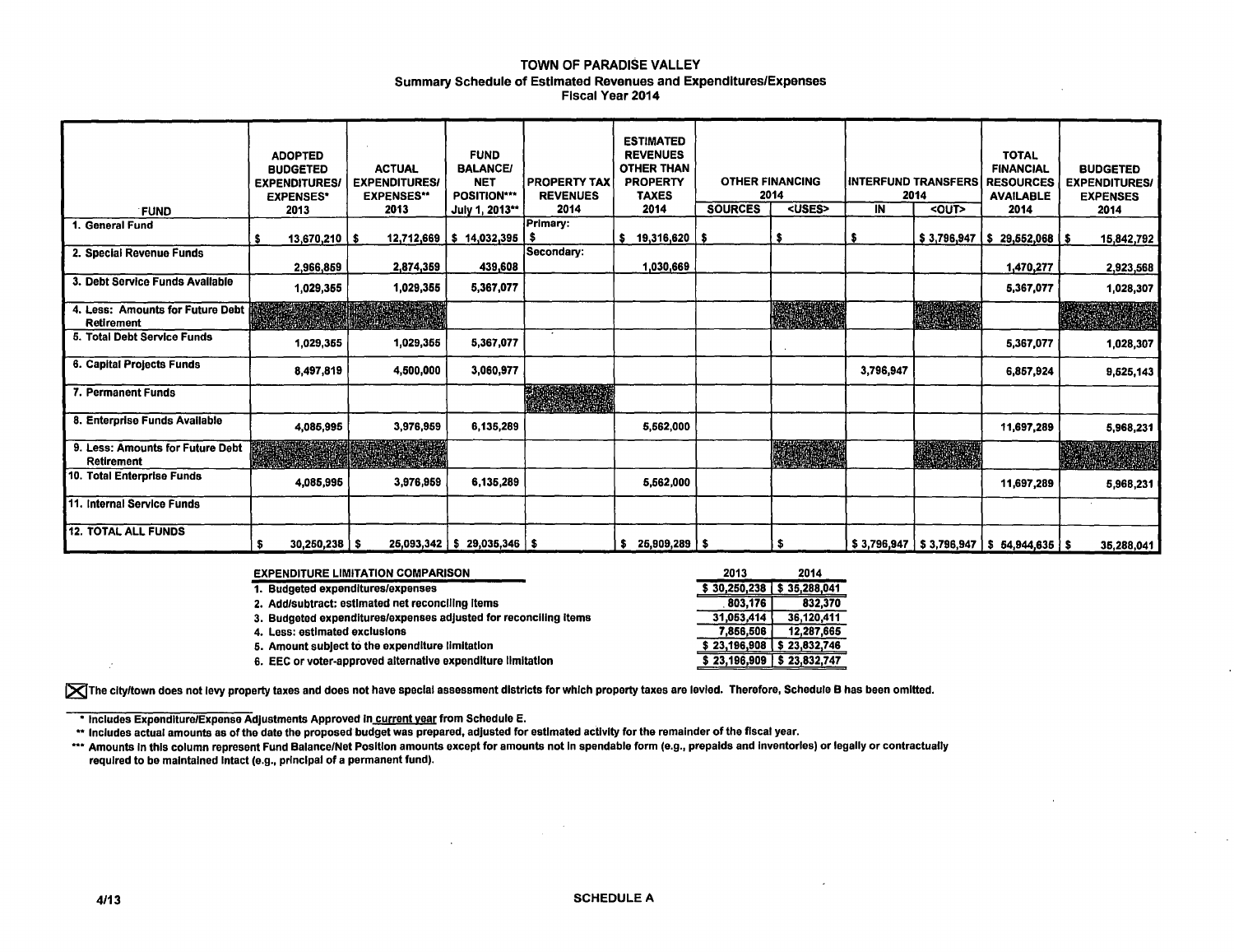| <b>SOURCE OF REVENUES</b>       |     | <b>ESTIMATED</b><br><b>REVENUES</b><br>2013 |    | <b>ACTUAL</b><br><b>REVENUES*</b><br>2013 |    | <b>ESTIMATED</b><br><b>REVENUES</b><br>2014 |
|---------------------------------|-----|---------------------------------------------|----|-------------------------------------------|----|---------------------------------------------|
| <b>GENERAL FUND</b>             |     |                                             |    |                                           |    |                                             |
| <b>Local taxes</b>              |     |                                             |    |                                           |    |                                             |
| Sales Tax                       | \$  | 8,164,900                                   | S. | 8,906,500                                 | S  | 9,101,195                                   |
| <b>Bed Tax</b>                  |     | 2,703,000                                   |    | 2,900,000                                 |    | 3,045,000                                   |
| <b>Licenses and permits</b>     |     |                                             |    |                                           |    |                                             |
| <b>Building Permits</b>         |     | 418,000                                     |    | 623,000                                   |    | 1,155,000                                   |
| <b>Other Permits</b>            |     | 427,000                                     |    | 427,000                                   |    |                                             |
| Intergovernmental               |     |                                             |    |                                           |    |                                             |
| State Urban Revenue Sharing     |     | 1.309.417                                   |    | 1,309,417                                 |    | 1,430,262                                   |
| <b>State Sales Tax</b>          |     | 1,072,011                                   |    | 1,072,011                                 |    | 1,107,745                                   |
| County auto Lieu Tax            |     | 425,003                                     |    | 425,003                                   |    | 427,330                                     |
| <b>Charges for services</b>     |     |                                             |    |                                           |    |                                             |
| Franchises                      |     | 832,000                                     |    | 832,000                                   |    | 1,305,088                                   |
| Licenses                        |     | 234,920                                     |    | 242,920                                   |    |                                             |
| <b>Fines and forfeits</b>       |     |                                             |    |                                           |    |                                             |
| <b>Court Fines</b>              |     | 1,275,000                                   |    | 880,000                                   |    | 880,000                                     |
| Interest on investments         |     |                                             |    |                                           |    |                                             |
| Interest Income                 |     | 250,000                                     |    | 125,000                                   |    | 125,000                                     |
| <b>Miscellaneous</b>            |     |                                             |    |                                           |    |                                             |
| Miscellaneous Revenue           |     | 570,000                                     |    | 505,000                                   |    | 445,000                                     |
| <b>Indirect Cost Allocation</b> |     |                                             |    |                                           |    | 295,000                                     |
|                                 |     |                                             |    |                                           |    |                                             |
| <b>Total General Fund</b>       | -\$ | 17,681,251                                  | \$ | 18,247,851                                | \$ | 19,316,620                                  |

\* Includes actual revenues recognized on the modified accrual or accrual basis as of the date the proposed budget was prepared, plus estimated revenues for the remainder of the fiscal year.

 $\sim$ 

 $\mathcal{A}^{\pm}$ 

 $\ddot{\phantom{a}}$ 

 $\ddot{\phantom{a}}$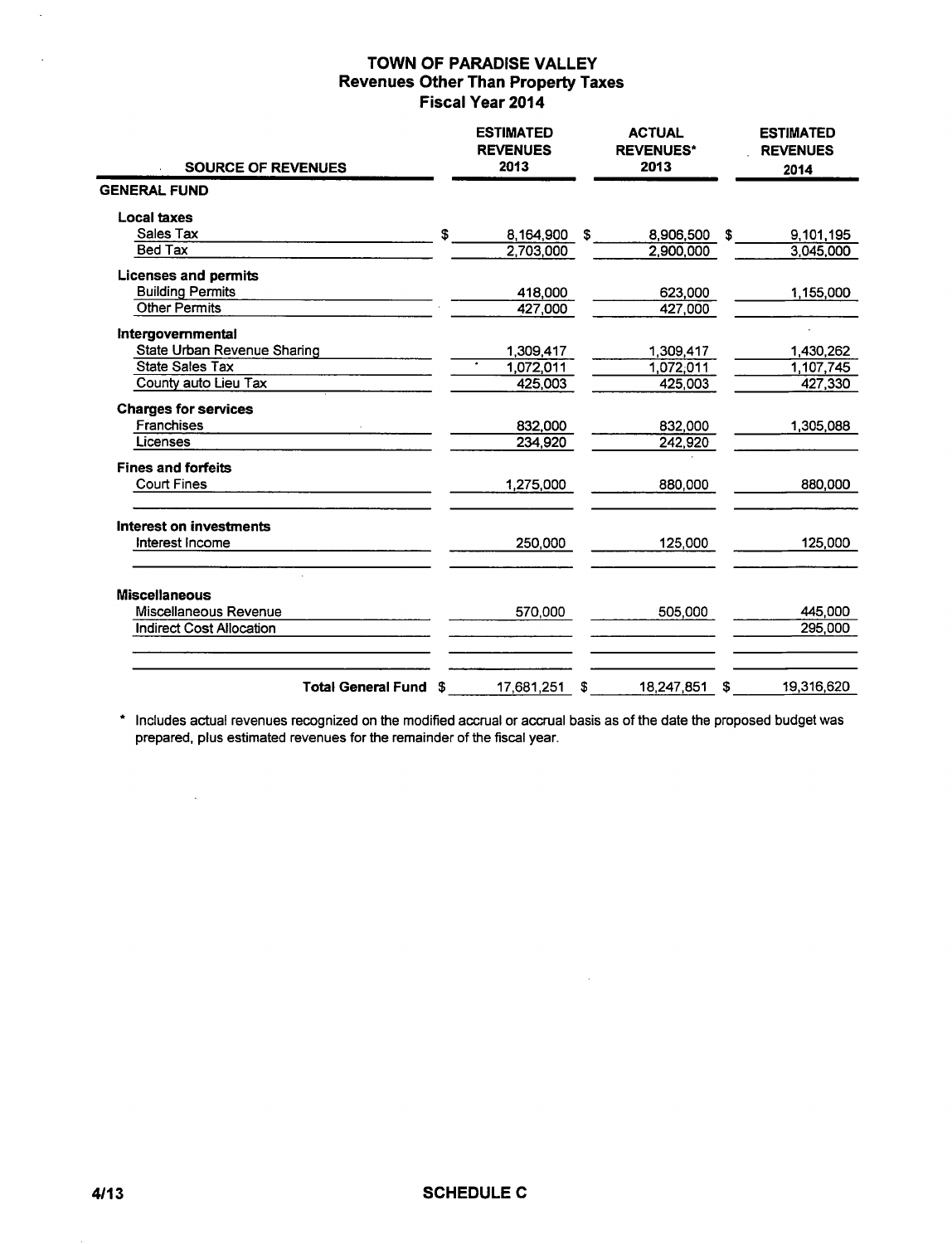| <b>SOURCE OF REVENUES</b>                                                               |                               | <b>ESTIMATED</b><br><b>REVENUES</b><br>2013 |                                | <b>ACTUAL</b><br><b>REVENUES*</b><br>2013 |                | <b>ESTIMATED</b><br><b>REVENUES</b><br>2014 |
|-----------------------------------------------------------------------------------------|-------------------------------|---------------------------------------------|--------------------------------|-------------------------------------------|----------------|---------------------------------------------|
| <b>SPECIAL REVENUE FUNDS</b>                                                            |                               |                                             |                                |                                           |                |                                             |
| <b>Highway User Fund</b>                                                                | $$^{\circ}$                   | 646,438 \$                                  |                                | 646,438 \$                                |                | 723,169                                     |
|                                                                                         | \$                            | $646,438$ \$                                |                                | $646,438$ \$                              |                | 723,169                                     |
| Donation Fund                                                                           | $\mathsf{\$}$                 | 10,000 \$                                   |                                | 85,000 \$                                 |                | 10,000                                      |
| <b>Grant Fund</b>                                                                       | $\boldsymbol{\mathfrak{s}}^-$ | 50,000<br>$60,000$ \$                       |                                | 50,000<br>$135,000$ \$                    |                | 50,000<br>60,000                            |
| Court Enhancement Fund                                                                  |                               | $$\overbrace{\hspace{2.5cm}}$               | \$                             | 185,000 \$                                |                | 185,000                                     |
| Court JCEF Fund<br>Court Municipal Fill the Gap Fund                                    |                               |                                             |                                | 2,500<br>60,000                           |                | 2,500<br>60,000                             |
|                                                                                         | $\sqrt{2}$                    |                                             | $\boldsymbol{s}^-$             | $247,500$ \$                              |                | 247,500                                     |
| <u> Alexandro de la contrada de la contrada de la contrada de la contrada de la con</u> |                               | $\frac{1}{2}$                               |                                | $\frac{1}{2}$                             |                | $\frac{1}{2}$                               |
|                                                                                         | $\boldsymbol{s}^-$            |                                             | $\overline{\mathbf{s}}$        |                                           | $\mathsf{s}^-$ |                                             |
|                                                                                         |                               |                                             |                                |                                           |                |                                             |
|                                                                                         | $\int$                        |                                             | $\overline{\bullet}$           |                                           | $\mathbf S$    |                                             |
|                                                                                         |                               | $\frac{1}{2}$                               |                                | $\frac{1}{2}$                             |                | $\frac{1}{2}$                               |
| $\lambda$                                                                               |                               |                                             |                                |                                           | \$             |                                             |
| ÷                                                                                       | $\boldsymbol{\mathfrak{s}}$   |                                             | $\overline{\mathcal{S}}$<br>\$ |                                           | \$             |                                             |
|                                                                                         | \$                            |                                             |                                |                                           |                |                                             |
|                                                                                         | \$                            |                                             | S                              |                                           | \$             |                                             |
|                                                                                         | \$                            |                                             |                                | $\sim$                                    | \$             |                                             |
|                                                                                         | \$                            |                                             | \$                             |                                           | \$             |                                             |
| Total Special Revenue Funds \$ 706,438 \$                                               |                               |                                             |                                | $1,028,938$ \$                            |                | 1,030,669                                   |

• Includes actual revenues recognized on the modified accrual or accrual basis as of the date the proposed budget was prepared, plus estimated revenues for the remainder of the fiscal year.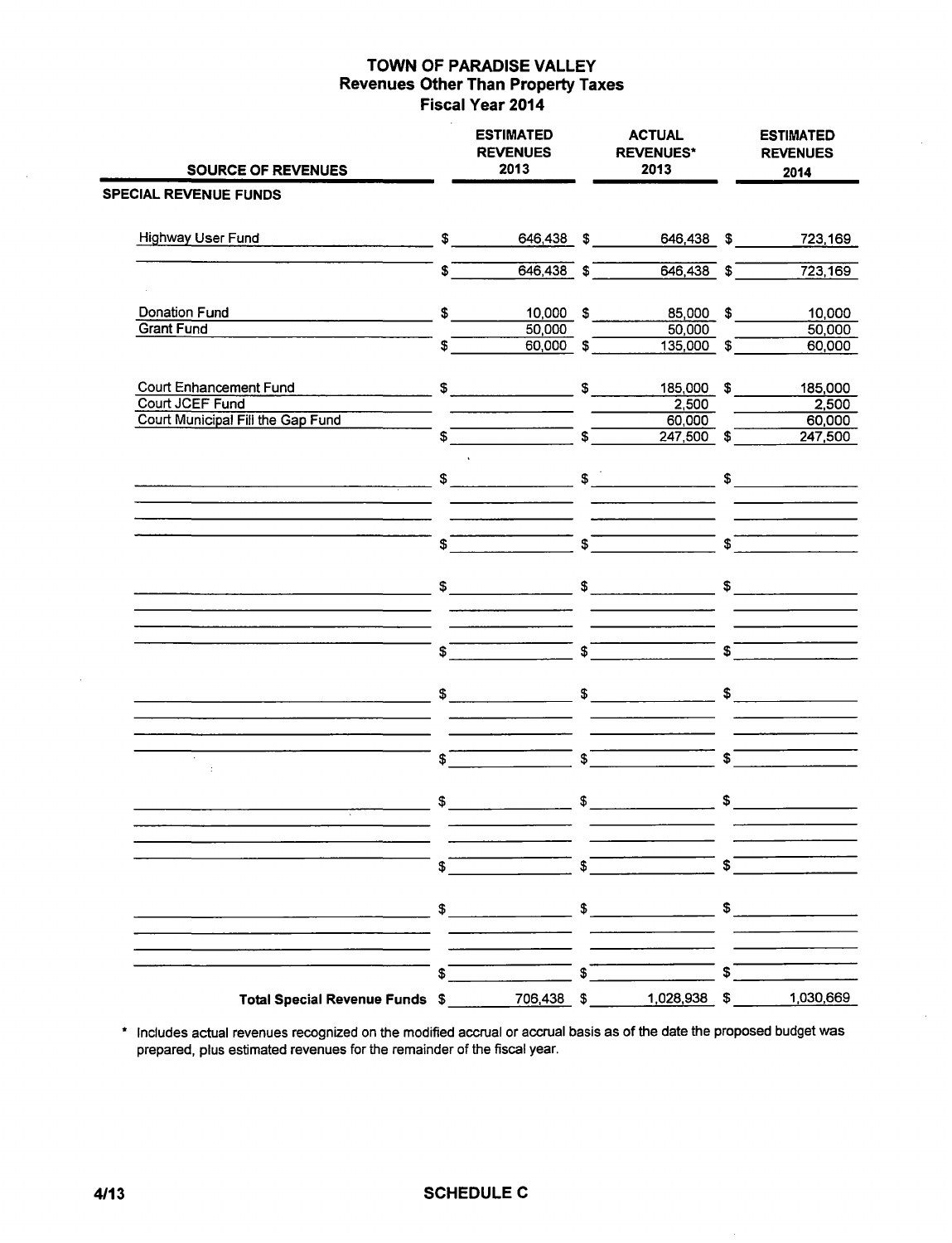| <b>SOURCE OF REVENUES</b>                                                                                                                                                                                                                                                                                                                          |                                       | <b>ESTIMATED</b><br><b>REVENUES</b><br>2013                     |         | <b>ACTUAL</b><br><b>REVENUES*</b><br>2013                                                                                                                                                                                                                                                                                                                                                                                                                                                |                                                                               | <b>ESTIMATED</b><br><b>REVENUES</b><br>2014                                                                                                                                                                                                                                                                         |
|----------------------------------------------------------------------------------------------------------------------------------------------------------------------------------------------------------------------------------------------------------------------------------------------------------------------------------------------------|---------------------------------------|-----------------------------------------------------------------|---------|------------------------------------------------------------------------------------------------------------------------------------------------------------------------------------------------------------------------------------------------------------------------------------------------------------------------------------------------------------------------------------------------------------------------------------------------------------------------------------------|-------------------------------------------------------------------------------|---------------------------------------------------------------------------------------------------------------------------------------------------------------------------------------------------------------------------------------------------------------------------------------------------------------------|
| <b>DEBT SERVICE FUNDS</b>                                                                                                                                                                                                                                                                                                                          |                                       |                                                                 |         |                                                                                                                                                                                                                                                                                                                                                                                                                                                                                          |                                                                               |                                                                                                                                                                                                                                                                                                                     |
| Debt Service Fund                                                                                                                                                                                                                                                                                                                                  |                                       |                                                                 |         |                                                                                                                                                                                                                                                                                                                                                                                                                                                                                          |                                                                               |                                                                                                                                                                                                                                                                                                                     |
|                                                                                                                                                                                                                                                                                                                                                    | $\overline{\bullet}$                  |                                                                 |         | $\sqrt{s}$                                                                                                                                                                                                                                                                                                                                                                                                                                                                               | $\overline{\mathbf{s}}$                                                       |                                                                                                                                                                                                                                                                                                                     |
|                                                                                                                                                                                                                                                                                                                                                    |                                       |                                                                 |         |                                                                                                                                                                                                                                                                                                                                                                                                                                                                                          |                                                                               |                                                                                                                                                                                                                                                                                                                     |
|                                                                                                                                                                                                                                                                                                                                                    | $\sqrt[3]{\phantom{a}^{\phantom{a}}}$ |                                                                 | $ \int$ |                                                                                                                                                                                                                                                                                                                                                                                                                                                                                          | $\overline{\phantom{a}}$ s $\overline{\phantom{a}}$                           |                                                                                                                                                                                                                                                                                                                     |
|                                                                                                                                                                                                                                                                                                                                                    |                                       | $\frac{1}{\sqrt{2}}$                                            |         | $\begin{array}{c} \n\text{S} \quad \text{S} \quad \text{S} \quad \text{S} \quad \text{S} \quad \text{S} \quad \text{S} \quad \text{S} \quad \text{S} \quad \text{S} \quad \text{S} \quad \text{S} \quad \text{S} \quad \text{S} \quad \text{S} \quad \text{S} \quad \text{S} \quad \text{S} \quad \text{S} \quad \text{S} \quad \text{S} \quad \text{S} \quad \text{S} \quad \text{S} \quad \text{S} \quad \text{S} \quad \text{S} \quad \text{S} \quad \text{S} \quad \text{S} \quad \$ |                                                                               | $\frac{1}{2}$                                                                                                                                                                                                                                                                                                       |
|                                                                                                                                                                                                                                                                                                                                                    |                                       | $\overline{\phantom{a}}$ $\overline{\phantom{a}}$<br>$\sqrt{2}$ |         |                                                                                                                                                                                                                                                                                                                                                                                                                                                                                          | $\overline{\phantom{a}}\hspace{0.1cm}$ $\overline{\phantom{a}}\hspace{0.1cm}$ |                                                                                                                                                                                                                                                                                                                     |
|                                                                                                                                                                                                                                                                                                                                                    |                                       |                                                                 |         |                                                                                                                                                                                                                                                                                                                                                                                                                                                                                          |                                                                               | $\frac{1}{2}$ $\frac{1}{2}$ $\frac{1}{2}$ $\frac{1}{2}$ $\frac{1}{2}$ $\frac{1}{2}$ $\frac{1}{2}$ $\frac{1}{2}$ $\frac{1}{2}$ $\frac{1}{2}$ $\frac{1}{2}$ $\frac{1}{2}$ $\frac{1}{2}$ $\frac{1}{2}$ $\frac{1}{2}$ $\frac{1}{2}$ $\frac{1}{2}$ $\frac{1}{2}$ $\frac{1}{2}$ $\frac{1}{2}$ $\frac{1}{2}$ $\frac{1}{2}$ |
| Total Debt Service Funds \$ \$                                                                                                                                                                                                                                                                                                                     |                                       |                                                                 |         |                                                                                                                                                                                                                                                                                                                                                                                                                                                                                          | $\overline{\mathcal{S}}$                                                      | $\sim$                                                                                                                                                                                                                                                                                                              |
| <b>CAPITAL PROJECTS FUNDS</b>                                                                                                                                                                                                                                                                                                                      |                                       |                                                                 |         |                                                                                                                                                                                                                                                                                                                                                                                                                                                                                          |                                                                               |                                                                                                                                                                                                                                                                                                                     |
| $\frac{1}{2}$ $\frac{1}{2}$ $\frac{1}{2}$ $\frac{1}{2}$ $\frac{1}{2}$ $\frac{1}{2}$ $\frac{1}{2}$ $\frac{1}{2}$ $\frac{1}{2}$ $\frac{1}{2}$ $\frac{1}{2}$ $\frac{1}{2}$ $\frac{1}{2}$ $\frac{1}{2}$ $\frac{1}{2}$ $\frac{1}{2}$ $\frac{1}{2}$ $\frac{1}{2}$ $\frac{1}{2}$ $\frac{1}{2}$ $\frac{1}{2}$ $\frac{1}{2}$<br><b>Capital Improvements</b> |                                       |                                                                 |         |                                                                                                                                                                                                                                                                                                                                                                                                                                                                                          |                                                                               |                                                                                                                                                                                                                                                                                                                     |
|                                                                                                                                                                                                                                                                                                                                                    | \$                                    | $450,000$ \$                                                    |         |                                                                                                                                                                                                                                                                                                                                                                                                                                                                                          | \$                                                                            |                                                                                                                                                                                                                                                                                                                     |
|                                                                                                                                                                                                                                                                                                                                                    |                                       |                                                                 |         | $\frac{1}{2}$ $\frac{1}{2}$ $\frac{1}{2}$ $\frac{1}{2}$ $\frac{1}{2}$ $\frac{1}{2}$ $\frac{1}{2}$ $\frac{1}{2}$ $\frac{1}{2}$ $\frac{1}{2}$ $\frac{1}{2}$ $\frac{1}{2}$ $\frac{1}{2}$ $\frac{1}{2}$ $\frac{1}{2}$ $\frac{1}{2}$ $\frac{1}{2}$ $\frac{1}{2}$ $\frac{1}{2}$ $\frac{1}{2}$ $\frac{1}{2}$ $\frac{1}{2}$                                                                                                                                                                      |                                                                               | $\frac{1}{2}$                                                                                                                                                                                                                                                                                                       |
|                                                                                                                                                                                                                                                                                                                                                    |                                       | $\sqrt[3]{\frac{1}{100}}$                                       |         |                                                                                                                                                                                                                                                                                                                                                                                                                                                                                          | ີ \$ີ                                                                         |                                                                                                                                                                                                                                                                                                                     |
|                                                                                                                                                                                                                                                                                                                                                    |                                       |                                                                 |         |                                                                                                                                                                                                                                                                                                                                                                                                                                                                                          |                                                                               | $\frac{1}{2}$ $\frac{1}{2}$ $\frac{1}{2}$ $\frac{1}{2}$ $\frac{1}{2}$ $\frac{1}{2}$ $\frac{1}{2}$ $\frac{1}{2}$ $\frac{1}{2}$ $\frac{1}{2}$ $\frac{1}{2}$ $\frac{1}{2}$ $\frac{1}{2}$ $\frac{1}{2}$ $\frac{1}{2}$ $\frac{1}{2}$ $\frac{1}{2}$ $\frac{1}{2}$ $\frac{1}{2}$ $\frac{1}{2}$ $\frac{1}{2}$ $\frac{1}{2}$ |
|                                                                                                                                                                                                                                                                                                                                                    |                                       |                                                                 |         |                                                                                                                                                                                                                                                                                                                                                                                                                                                                                          |                                                                               | $\sqrt{2}$                                                                                                                                                                                                                                                                                                          |
| <u> 1992 - Jan Berlin, maritan filmoù </u>                                                                                                                                                                                                                                                                                                         |                                       |                                                                 |         |                                                                                                                                                                                                                                                                                                                                                                                                                                                                                          |                                                                               | $\frac{1}{2}$ $\frac{1}{2}$ $\frac{1}{2}$ $\frac{1}{2}$ $\frac{1}{2}$ $\frac{1}{2}$ $\frac{1}{2}$ $\frac{1}{2}$ $\frac{1}{2}$ $\frac{1}{2}$ $\frac{1}{2}$ $\frac{1}{2}$ $\frac{1}{2}$ $\frac{1}{2}$ $\frac{1}{2}$ $\frac{1}{2}$ $\frac{1}{2}$ $\frac{1}{2}$ $\frac{1}{2}$ $\frac{1}{2}$ $\frac{1}{2}$ $\frac{1}{2}$ |
|                                                                                                                                                                                                                                                                                                                                                    | $\frac{1}{2}$                         | $\overline{\phantom{a}}$ $\overline{\phantom{a}}$               |         |                                                                                                                                                                                                                                                                                                                                                                                                                                                                                          |                                                                               | $\overline{\phantom{a}}$ $\overline{\phantom{a}}$                                                                                                                                                                                                                                                                   |
| Total Capital Projects Funds \$ 450,000 \$                                                                                                                                                                                                                                                                                                         |                                       |                                                                 |         |                                                                                                                                                                                                                                                                                                                                                                                                                                                                                          | \$                                                                            |                                                                                                                                                                                                                                                                                                                     |

 $\ddot{\phantom{0}}$ 

\* Includes actual revenues recognized on the modified accrual or accrual basis as of the date the proposed budget was prepared, plus estimated revenues for the remainder of the fiscal year.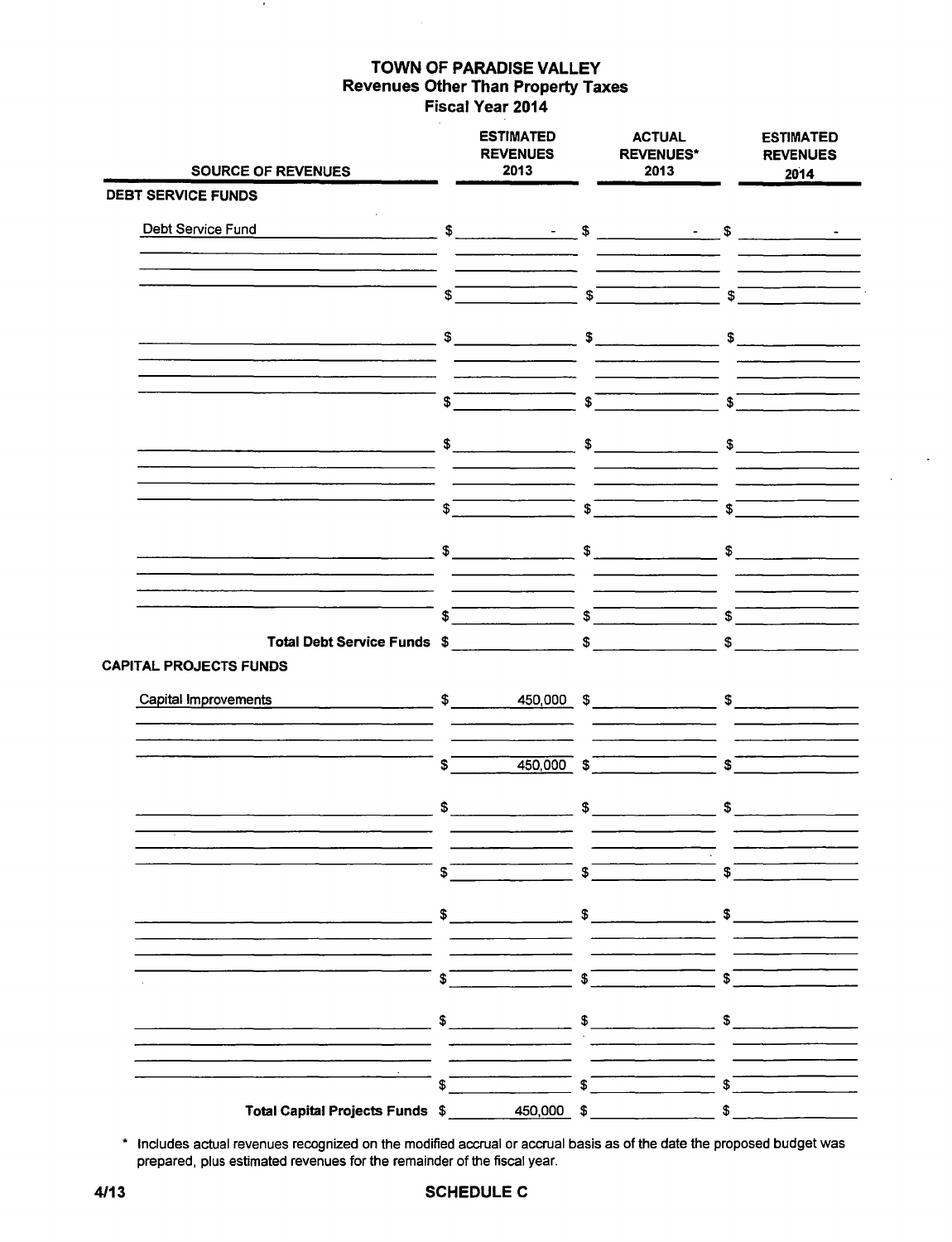| <b>SOURCE OF REVENUES</b>                                                                                                                                                                                                                                                                                                                                     |                         | <b>ESTIMATED</b><br><b>REVENUES</b><br>2013 |                             | <b>ACTUAL</b><br><b>REVENUES*</b><br>2013                                                                                                                                                                                                                                                                           |              | <b>ESTIMATED</b><br><b>REVENUES</b><br>2014                                                                                                                                                                                                                                                                         |  |  |
|---------------------------------------------------------------------------------------------------------------------------------------------------------------------------------------------------------------------------------------------------------------------------------------------------------------------------------------------------------------|-------------------------|---------------------------------------------|-----------------------------|---------------------------------------------------------------------------------------------------------------------------------------------------------------------------------------------------------------------------------------------------------------------------------------------------------------------|--------------|---------------------------------------------------------------------------------------------------------------------------------------------------------------------------------------------------------------------------------------------------------------------------------------------------------------------|--|--|
| PERMANENT FUNDS                                                                                                                                                                                                                                                                                                                                               |                         |                                             |                             |                                                                                                                                                                                                                                                                                                                     |              |                                                                                                                                                                                                                                                                                                                     |  |  |
|                                                                                                                                                                                                                                                                                                                                                               |                         |                                             |                             |                                                                                                                                                                                                                                                                                                                     |              |                                                                                                                                                                                                                                                                                                                     |  |  |
| <u>s services and contract and contract the services of the services of the services of the services of the services of the services of the services of the services of the services of the services of the services of the serv</u><br><u> 2002 - Johann Johann Stoff, deutscher Stoffen und der Stoffen und der Stoffen und der Stoffen und der Stoffen</u> |                         |                                             |                             |                                                                                                                                                                                                                                                                                                                     |              |                                                                                                                                                                                                                                                                                                                     |  |  |
|                                                                                                                                                                                                                                                                                                                                                               |                         |                                             |                             |                                                                                                                                                                                                                                                                                                                     |              |                                                                                                                                                                                                                                                                                                                     |  |  |
|                                                                                                                                                                                                                                                                                                                                                               |                         |                                             |                             | $\int$                                                                                                                                                                                                                                                                                                              |              |                                                                                                                                                                                                                                                                                                                     |  |  |
|                                                                                                                                                                                                                                                                                                                                                               |                         |                                             |                             |                                                                                                                                                                                                                                                                                                                     |              |                                                                                                                                                                                                                                                                                                                     |  |  |
|                                                                                                                                                                                                                                                                                                                                                               |                         |                                             |                             |                                                                                                                                                                                                                                                                                                                     |              |                                                                                                                                                                                                                                                                                                                     |  |  |
|                                                                                                                                                                                                                                                                                                                                                               |                         |                                             |                             |                                                                                                                                                                                                                                                                                                                     |              |                                                                                                                                                                                                                                                                                                                     |  |  |
|                                                                                                                                                                                                                                                                                                                                                               |                         |                                             |                             |                                                                                                                                                                                                                                                                                                                     |              |                                                                                                                                                                                                                                                                                                                     |  |  |
|                                                                                                                                                                                                                                                                                                                                                               |                         | $\int$                                      |                             | $\frac{1}{\sqrt{2}}$ $\frac{1}{\sqrt{2}}$                                                                                                                                                                                                                                                                           |              | $\overline{\mathbf{s}}$                                                                                                                                                                                                                                                                                             |  |  |
|                                                                                                                                                                                                                                                                                                                                                               |                         |                                             |                             |                                                                                                                                                                                                                                                                                                                     |              |                                                                                                                                                                                                                                                                                                                     |  |  |
|                                                                                                                                                                                                                                                                                                                                                               |                         |                                             |                             |                                                                                                                                                                                                                                                                                                                     |              |                                                                                                                                                                                                                                                                                                                     |  |  |
|                                                                                                                                                                                                                                                                                                                                                               |                         |                                             |                             |                                                                                                                                                                                                                                                                                                                     |              |                                                                                                                                                                                                                                                                                                                     |  |  |
|                                                                                                                                                                                                                                                                                                                                                               |                         |                                             |                             | $\frac{1}{2}$ $\frac{1}{2}$ $\frac{1}{2}$ $\frac{1}{2}$ $\frac{1}{2}$ $\frac{1}{2}$ $\frac{1}{2}$ $\frac{1}{2}$ $\frac{1}{2}$ $\frac{1}{2}$ $\frac{1}{2}$ $\frac{1}{2}$ $\frac{1}{2}$ $\frac{1}{2}$ $\frac{1}{2}$ $\frac{1}{2}$ $\frac{1}{2}$ $\frac{1}{2}$ $\frac{1}{2}$ $\frac{1}{2}$ $\frac{1}{2}$ $\frac{1}{2}$ |              |                                                                                                                                                                                                                                                                                                                     |  |  |
|                                                                                                                                                                                                                                                                                                                                                               |                         |                                             |                             |                                                                                                                                                                                                                                                                                                                     |              |                                                                                                                                                                                                                                                                                                                     |  |  |
|                                                                                                                                                                                                                                                                                                                                                               |                         |                                             |                             |                                                                                                                                                                                                                                                                                                                     |              |                                                                                                                                                                                                                                                                                                                     |  |  |
|                                                                                                                                                                                                                                                                                                                                                               |                         |                                             |                             |                                                                                                                                                                                                                                                                                                                     |              |                                                                                                                                                                                                                                                                                                                     |  |  |
|                                                                                                                                                                                                                                                                                                                                                               |                         |                                             |                             |                                                                                                                                                                                                                                                                                                                     |              |                                                                                                                                                                                                                                                                                                                     |  |  |
|                                                                                                                                                                                                                                                                                                                                                               |                         |                                             |                             |                                                                                                                                                                                                                                                                                                                     |              | $\frac{1}{2}$ $\frac{1}{2}$ $\frac{1}{2}$ $\frac{1}{2}$ $\frac{1}{2}$ $\frac{1}{2}$ $\frac{1}{2}$ $\frac{1}{2}$ $\frac{1}{2}$ $\frac{1}{2}$ $\frac{1}{2}$ $\frac{1}{2}$ $\frac{1}{2}$ $\frac{1}{2}$ $\frac{1}{2}$ $\frac{1}{2}$ $\frac{1}{2}$ $\frac{1}{2}$ $\frac{1}{2}$ $\frac{1}{2}$ $\frac{1}{2}$ $\frac{1}{2}$ |  |  |
| Total Permanent Funds \$                                                                                                                                                                                                                                                                                                                                      |                         |                                             |                             |                                                                                                                                                                                                                                                                                                                     |              | $\frac{1}{\sqrt{2}}$                                                                                                                                                                                                                                                                                                |  |  |
| <b>ENTERPRISE FUNDS</b>                                                                                                                                                                                                                                                                                                                                       |                         |                                             |                             |                                                                                                                                                                                                                                                                                                                     |              |                                                                                                                                                                                                                                                                                                                     |  |  |
|                                                                                                                                                                                                                                                                                                                                                               |                         | 256,000 \$                                  |                             | 240,000 \$                                                                                                                                                                                                                                                                                                          |              | 240,000                                                                                                                                                                                                                                                                                                             |  |  |
| Alarm Fund<br>Wastewater Utility Fund                                                                                                                                                                                                                                                                                                                         |                         | 2,080,500                                   |                             | 2,070,000                                                                                                                                                                                                                                                                                                           |              | 2,070,000                                                                                                                                                                                                                                                                                                           |  |  |
| Wastewater Impact Fee Fund<br>Fire Service Fund                                                                                                                                                                                                                                                                                                               |                         | 1,372,441                                   |                             | 35,000<br>1,608,500                                                                                                                                                                                                                                                                                                 |              | $-35,000$<br>3,217,000                                                                                                                                                                                                                                                                                              |  |  |
|                                                                                                                                                                                                                                                                                                                                                               | $\overline{\mathbf{s}}$ | $3.708,941$ \$                              |                             | $3,953,500$ \$                                                                                                                                                                                                                                                                                                      |              | 5,562,000                                                                                                                                                                                                                                                                                                           |  |  |
|                                                                                                                                                                                                                                                                                                                                                               |                         |                                             |                             |                                                                                                                                                                                                                                                                                                                     |              |                                                                                                                                                                                                                                                                                                                     |  |  |
|                                                                                                                                                                                                                                                                                                                                                               |                         |                                             |                             |                                                                                                                                                                                                                                                                                                                     |              |                                                                                                                                                                                                                                                                                                                     |  |  |
|                                                                                                                                                                                                                                                                                                                                                               |                         |                                             |                             |                                                                                                                                                                                                                                                                                                                     |              |                                                                                                                                                                                                                                                                                                                     |  |  |
|                                                                                                                                                                                                                                                                                                                                                               |                         |                                             | $\boldsymbol{\mathsf{s}}^-$ |                                                                                                                                                                                                                                                                                                                     | $\mathbf{s}$ |                                                                                                                                                                                                                                                                                                                     |  |  |
|                                                                                                                                                                                                                                                                                                                                                               | S.                      |                                             |                             |                                                                                                                                                                                                                                                                                                                     |              |                                                                                                                                                                                                                                                                                                                     |  |  |
|                                                                                                                                                                                                                                                                                                                                                               | \$                      |                                             | \$                          |                                                                                                                                                                                                                                                                                                                     |              |                                                                                                                                                                                                                                                                                                                     |  |  |
|                                                                                                                                                                                                                                                                                                                                                               |                         |                                             |                             |                                                                                                                                                                                                                                                                                                                     |              |                                                                                                                                                                                                                                                                                                                     |  |  |
|                                                                                                                                                                                                                                                                                                                                                               |                         |                                             |                             |                                                                                                                                                                                                                                                                                                                     |              |                                                                                                                                                                                                                                                                                                                     |  |  |
|                                                                                                                                                                                                                                                                                                                                                               | S                       |                                             | \$                          |                                                                                                                                                                                                                                                                                                                     |              |                                                                                                                                                                                                                                                                                                                     |  |  |
|                                                                                                                                                                                                                                                                                                                                                               |                         |                                             |                             |                                                                                                                                                                                                                                                                                                                     |              |                                                                                                                                                                                                                                                                                                                     |  |  |
|                                                                                                                                                                                                                                                                                                                                                               | \$                      |                                             | \$                          |                                                                                                                                                                                                                                                                                                                     |              |                                                                                                                                                                                                                                                                                                                     |  |  |
|                                                                                                                                                                                                                                                                                                                                                               |                         |                                             |                             |                                                                                                                                                                                                                                                                                                                     |              |                                                                                                                                                                                                                                                                                                                     |  |  |
|                                                                                                                                                                                                                                                                                                                                                               | \$                      |                                             | $\mathbf{s}$                |                                                                                                                                                                                                                                                                                                                     |              |                                                                                                                                                                                                                                                                                                                     |  |  |
|                                                                                                                                                                                                                                                                                                                                                               |                         |                                             |                             |                                                                                                                                                                                                                                                                                                                     |              |                                                                                                                                                                                                                                                                                                                     |  |  |
| Total Enterprise Funds \$                                                                                                                                                                                                                                                                                                                                     |                         | $3,708,941$ \$                              |                             | 3,953,500                                                                                                                                                                                                                                                                                                           | \$           | 5,562,000                                                                                                                                                                                                                                                                                                           |  |  |

\* Includes actual revenues recognized on the modified accrual or accrual basis as of the date the proposed budget was prepared, plus estimated revenues for the remainder of the fiscal year.

### **4/13 SCHEDULE C**

 $\bar{\phantom{a}}$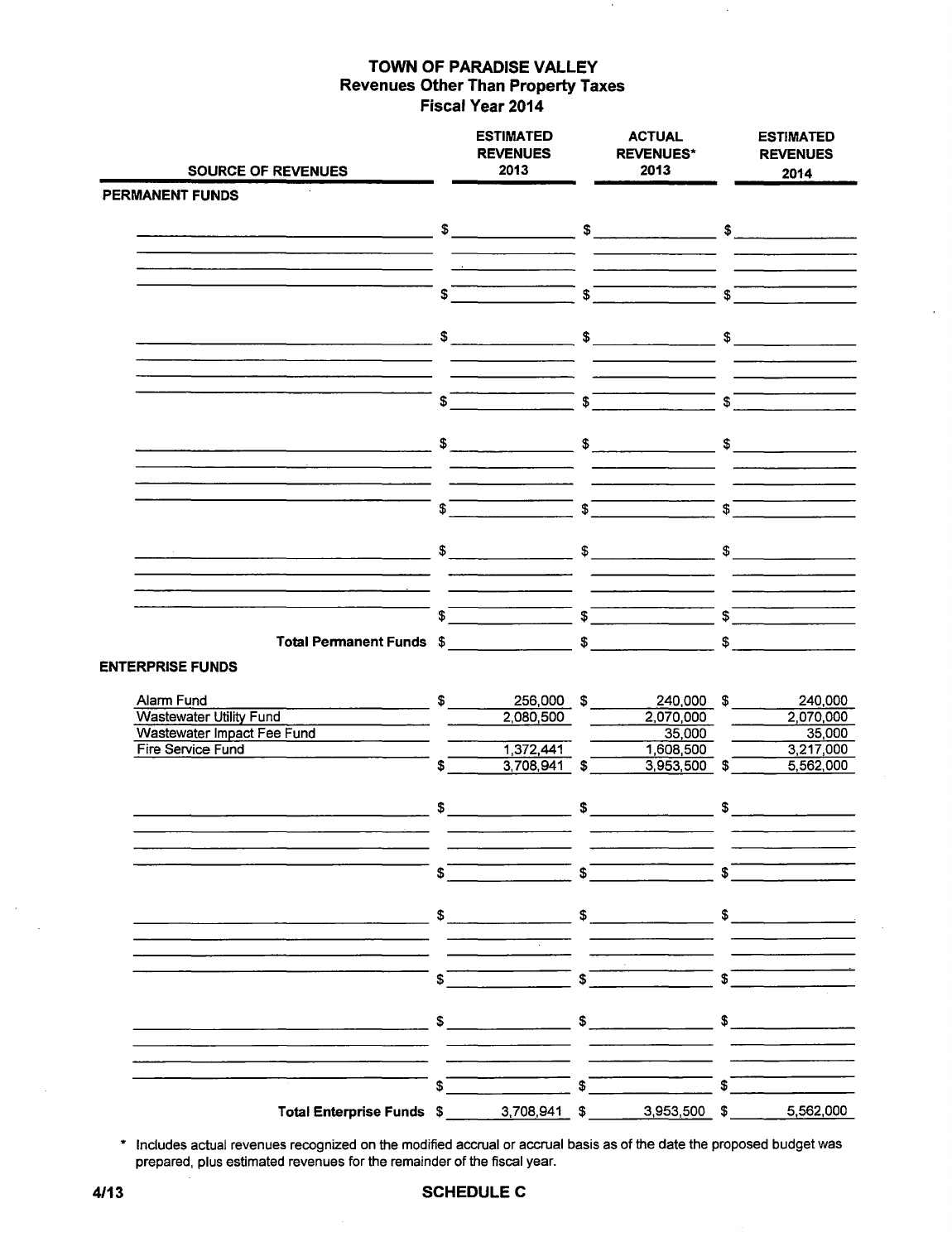| <b>SOURCE OF REVENUES</b>       |                                        | <b>ESTIMATED</b><br><b>REVENUES</b><br>2013 |    | <b>ACTUAL</b><br><b>REVENUES*</b><br>2013 |    | <b>ESTIMATED</b><br><b>REVENUES</b><br>2014 |
|---------------------------------|----------------------------------------|---------------------------------------------|----|-------------------------------------------|----|---------------------------------------------|
| <b>INTERNAL SERVICE FUNDS</b>   |                                        |                                             |    |                                           |    |                                             |
|                                 |                                        |                                             |    |                                           |    | $\mathfrak s$                               |
|                                 | S                                      |                                             | \$ |                                           | \$ |                                             |
|                                 | $\frac{1}{2}$                          |                                             | \$ |                                           | \$ |                                             |
|                                 | \$                                     |                                             | \$ |                                           | \$ |                                             |
|                                 | $\mathbb{S}$ . The set of $\mathbb{S}$ |                                             | \$ |                                           | \$ |                                             |
|                                 | S                                      |                                             | \$ |                                           | \$ |                                             |
|                                 | $\mathfrak s$                          |                                             | S. |                                           | \$ |                                             |
|                                 | S.                                     |                                             | \$ |                                           | S  |                                             |
| Total Internal Service Funds \$ |                                        |                                             | \$ |                                           | \$ |                                             |
| TOTAL ALL FUNDS \$2,546,630 \$  |                                        |                                             |    | 23,230,289 \$                             |    | 25,909,289                                  |

\* Includes actual revenues recognized on the modified accrual or accrual basis as of the date the proposed budget was prepared, plus estimated revenues for the remainder of the fiscal year.

 $\sim$ 

 $\epsilon$ 

 $\frac{1}{2}$ 

 $\bar{\beta}$ 

 $\overline{\phantom{a}}$ 

 $\ddot{\phantom{a}}$ 

 $\bar{z}$ 

 $\bar{z}$ 

 $\overline{a}$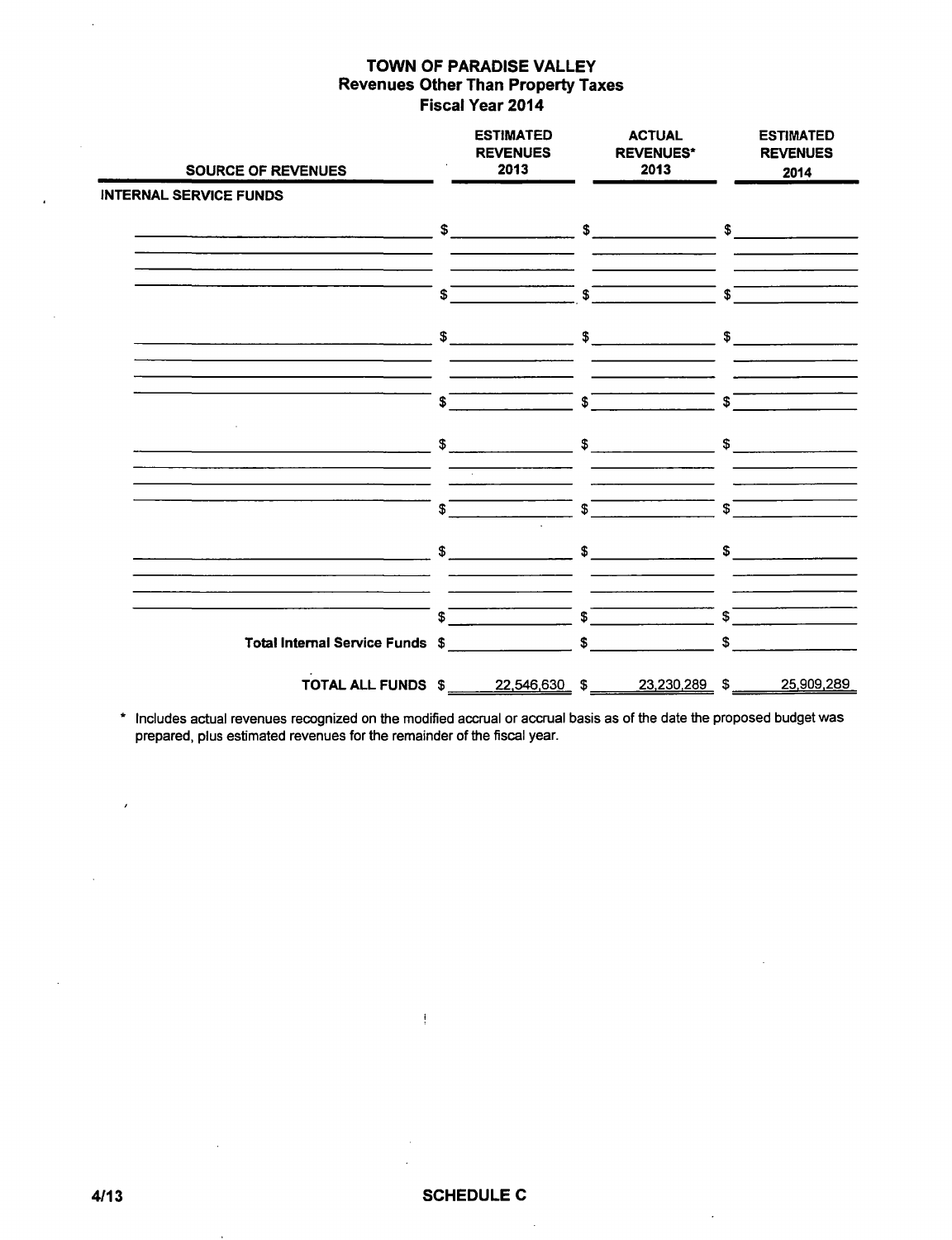## **TOWN OF PARADISE VALLEY** <sup>I</sup> **Other Financing Sources/<Uses> and Interfund Transfers Fiscal Year 2014**

|                                 | <b>OTHER FINANCING</b><br>2014                                                                                                                                                                                                                                                                                                                                                                                                  |  |               |                         | <b>INTERFUND TRANSFERS</b><br>2014                                                                                                                                                                                                                                                                                  |                |                      |  |  |  |  |
|---------------------------------|---------------------------------------------------------------------------------------------------------------------------------------------------------------------------------------------------------------------------------------------------------------------------------------------------------------------------------------------------------------------------------------------------------------------------------|--|---------------|-------------------------|---------------------------------------------------------------------------------------------------------------------------------------------------------------------------------------------------------------------------------------------------------------------------------------------------------------------|----------------|----------------------|--|--|--|--|
| <b>FUND</b>                     | <b>SOURCES</b>                                                                                                                                                                                                                                                                                                                                                                                                                  |  | <uses></uses> |                         | $\overline{M}$                                                                                                                                                                                                                                                                                                      |                | <out></out>          |  |  |  |  |
| <b>GENERAL FUND</b>             |                                                                                                                                                                                                                                                                                                                                                                                                                                 |  |               |                         |                                                                                                                                                                                                                                                                                                                     |                |                      |  |  |  |  |
|                                 | $\sim$                                                                                                                                                                                                                                                                                                                                                                                                                          |  |               |                         | $\frac{1}{2}$ $\frac{1}{2}$ $\frac{1}{2}$ $\frac{1}{2}$ $\frac{1}{2}$ $\frac{1}{2}$ $\frac{1}{2}$ $\frac{1}{2}$ $\frac{1}{2}$ $\frac{1}{2}$ $\frac{1}{2}$ $\frac{1}{2}$ $\frac{1}{2}$ $\frac{1}{2}$ $\frac{1}{2}$ $\frac{1}{2}$ $\frac{1}{2}$ $\frac{1}{2}$ $\frac{1}{2}$ $\frac{1}{2}$ $\frac{1}{2}$ $\frac{1}{2}$ |                |                      |  |  |  |  |
|                                 |                                                                                                                                                                                                                                                                                                                                                                                                                                 |  |               |                         |                                                                                                                                                                                                                                                                                                                     |                |                      |  |  |  |  |
|                                 |                                                                                                                                                                                                                                                                                                                                                                                                                                 |  |               |                         |                                                                                                                                                                                                                                                                                                                     |                |                      |  |  |  |  |
|                                 |                                                                                                                                                                                                                                                                                                                                                                                                                                 |  |               |                         |                                                                                                                                                                                                                                                                                                                     |                |                      |  |  |  |  |
| Total General Fund \$ 5         |                                                                                                                                                                                                                                                                                                                                                                                                                                 |  |               |                         | $ \int$                                                                                                                                                                                                                                                                                                             |                | $-$ \$ 3,796,947     |  |  |  |  |
| <b>SPECIAL REVENUE FUNDS</b>    |                                                                                                                                                                                                                                                                                                                                                                                                                                 |  |               |                         |                                                                                                                                                                                                                                                                                                                     |                |                      |  |  |  |  |
|                                 |                                                                                                                                                                                                                                                                                                                                                                                                                                 |  |               |                         |                                                                                                                                                                                                                                                                                                                     |                |                      |  |  |  |  |
|                                 |                                                                                                                                                                                                                                                                                                                                                                                                                                 |  |               |                         |                                                                                                                                                                                                                                                                                                                     |                |                      |  |  |  |  |
|                                 |                                                                                                                                                                                                                                                                                                                                                                                                                                 |  |               |                         |                                                                                                                                                                                                                                                                                                                     |                |                      |  |  |  |  |
|                                 |                                                                                                                                                                                                                                                                                                                                                                                                                                 |  |               |                         |                                                                                                                                                                                                                                                                                                                     |                |                      |  |  |  |  |
| Total Special Revenue Funds \$  |                                                                                                                                                                                                                                                                                                                                                                                                                                 |  |               | $\overline{\mathbf{s}}$ |                                                                                                                                                                                                                                                                                                                     | $\mathsf{s}^-$ |                      |  |  |  |  |
| <b>DEBT SERVICE FUNDS</b>       |                                                                                                                                                                                                                                                                                                                                                                                                                                 |  |               |                         |                                                                                                                                                                                                                                                                                                                     |                |                      |  |  |  |  |
|                                 | $\frac{1}{2}$ $\frac{1}{2}$ $\frac{1}{2}$ $\frac{1}{2}$ $\frac{1}{2}$ $\frac{1}{2}$ $\frac{1}{2}$ $\frac{1}{2}$ $\frac{1}{2}$ $\frac{1}{2}$ $\frac{1}{2}$ $\frac{1}{2}$ $\frac{1}{2}$ $\frac{1}{2}$ $\frac{1}{2}$ $\frac{1}{2}$ $\frac{1}{2}$ $\frac{1}{2}$ $\frac{1}{2}$ $\frac{1}{2}$ $\frac{1}{2}$ $\frac{1}{2}$                                                                                                             |  |               |                         | $\sim$                                                                                                                                                                                                                                                                                                              |                | $\frac{1}{\sqrt{2}}$ |  |  |  |  |
|                                 |                                                                                                                                                                                                                                                                                                                                                                                                                                 |  |               |                         |                                                                                                                                                                                                                                                                                                                     |                |                      |  |  |  |  |
|                                 |                                                                                                                                                                                                                                                                                                                                                                                                                                 |  |               |                         |                                                                                                                                                                                                                                                                                                                     |                |                      |  |  |  |  |
|                                 |                                                                                                                                                                                                                                                                                                                                                                                                                                 |  |               |                         |                                                                                                                                                                                                                                                                                                                     |                |                      |  |  |  |  |
|                                 |                                                                                                                                                                                                                                                                                                                                                                                                                                 |  |               |                         |                                                                                                                                                                                                                                                                                                                     | ີ \$ີ          |                      |  |  |  |  |
| <b>CAPITAL PROJECTS FUNDS</b>   |                                                                                                                                                                                                                                                                                                                                                                                                                                 |  |               |                         |                                                                                                                                                                                                                                                                                                                     |                |                      |  |  |  |  |
|                                 | $\frac{1}{2}$ \$ 3,796,947 \$                                                                                                                                                                                                                                                                                                                                                                                                   |  |               |                         |                                                                                                                                                                                                                                                                                                                     |                |                      |  |  |  |  |
|                                 |                                                                                                                                                                                                                                                                                                                                                                                                                                 |  |               |                         |                                                                                                                                                                                                                                                                                                                     |                |                      |  |  |  |  |
|                                 |                                                                                                                                                                                                                                                                                                                                                                                                                                 |  |               |                         |                                                                                                                                                                                                                                                                                                                     |                |                      |  |  |  |  |
|                                 |                                                                                                                                                                                                                                                                                                                                                                                                                                 |  |               |                         |                                                                                                                                                                                                                                                                                                                     |                |                      |  |  |  |  |
| Total Capital Projects Funds \$ |                                                                                                                                                                                                                                                                                                                                                                                                                                 |  |               |                         | $\sqrt{3,796,947}$ \$                                                                                                                                                                                                                                                                                               |                |                      |  |  |  |  |
|                                 |                                                                                                                                                                                                                                                                                                                                                                                                                                 |  |               |                         |                                                                                                                                                                                                                                                                                                                     |                |                      |  |  |  |  |
| <b>PERMANENT FUNDS</b>          | $\frac{1}{\sqrt{1-\frac{1}{2}}}\frac{1}{\sqrt{1-\frac{1}{2}}}\frac{1}{\sqrt{1-\frac{1}{2}}}\frac{1}{\sqrt{1-\frac{1}{2}}}\frac{1}{\sqrt{1-\frac{1}{2}}}\frac{1}{\sqrt{1-\frac{1}{2}}}\frac{1}{\sqrt{1-\frac{1}{2}}}\frac{1}{\sqrt{1-\frac{1}{2}}}\frac{1}{\sqrt{1-\frac{1}{2}}}\frac{1}{\sqrt{1-\frac{1}{2}}}\frac{1}{\sqrt{1-\frac{1}{2}}}\frac{1}{\sqrt{1-\frac{1}{2}}}\frac{1}{\sqrt{1-\frac{1}{2}}}\frac{1}{\sqrt{1-\frac{$ |  | $\mathfrak s$ |                         |                                                                                                                                                                                                                                                                                                                     |                | $\sim$               |  |  |  |  |
|                                 |                                                                                                                                                                                                                                                                                                                                                                                                                                 |  |               |                         | $\sim$                                                                                                                                                                                                                                                                                                              |                |                      |  |  |  |  |
|                                 |                                                                                                                                                                                                                                                                                                                                                                                                                                 |  |               |                         |                                                                                                                                                                                                                                                                                                                     |                |                      |  |  |  |  |
|                                 |                                                                                                                                                                                                                                                                                                                                                                                                                                 |  |               |                         |                                                                                                                                                                                                                                                                                                                     |                |                      |  |  |  |  |
|                                 |                                                                                                                                                                                                                                                                                                                                                                                                                                 |  |               |                         |                                                                                                                                                                                                                                                                                                                     |                |                      |  |  |  |  |
| Total Permanent Funds \$        |                                                                                                                                                                                                                                                                                                                                                                                                                                 |  |               |                         |                                                                                                                                                                                                                                                                                                                     |                |                      |  |  |  |  |
| <b>ENTERPRISE FUNDS</b>         |                                                                                                                                                                                                                                                                                                                                                                                                                                 |  |               |                         |                                                                                                                                                                                                                                                                                                                     |                |                      |  |  |  |  |
|                                 |                                                                                                                                                                                                                                                                                                                                                                                                                                 |  |               |                         |                                                                                                                                                                                                                                                                                                                     |                |                      |  |  |  |  |
|                                 |                                                                                                                                                                                                                                                                                                                                                                                                                                 |  |               |                         |                                                                                                                                                                                                                                                                                                                     |                |                      |  |  |  |  |
|                                 |                                                                                                                                                                                                                                                                                                                                                                                                                                 |  |               |                         |                                                                                                                                                                                                                                                                                                                     |                |                      |  |  |  |  |
|                                 |                                                                                                                                                                                                                                                                                                                                                                                                                                 |  |               |                         |                                                                                                                                                                                                                                                                                                                     |                |                      |  |  |  |  |
|                                 |                                                                                                                                                                                                                                                                                                                                                                                                                                 |  |               |                         |                                                                                                                                                                                                                                                                                                                     |                |                      |  |  |  |  |
| <b>INTERNAL SERVICE FUNDS</b>   |                                                                                                                                                                                                                                                                                                                                                                                                                                 |  |               |                         |                                                                                                                                                                                                                                                                                                                     |                |                      |  |  |  |  |
|                                 |                                                                                                                                                                                                                                                                                                                                                                                                                                 |  |               |                         |                                                                                                                                                                                                                                                                                                                     |                |                      |  |  |  |  |
|                                 |                                                                                                                                                                                                                                                                                                                                                                                                                                 |  |               |                         |                                                                                                                                                                                                                                                                                                                     |                |                      |  |  |  |  |
|                                 |                                                                                                                                                                                                                                                                                                                                                                                                                                 |  |               |                         |                                                                                                                                                                                                                                                                                                                     |                |                      |  |  |  |  |
|                                 |                                                                                                                                                                                                                                                                                                                                                                                                                                 |  |               |                         |                                                                                                                                                                                                                                                                                                                     |                |                      |  |  |  |  |
|                                 |                                                                                                                                                                                                                                                                                                                                                                                                                                 |  |               |                         |                                                                                                                                                                                                                                                                                                                     |                |                      |  |  |  |  |
| <b>TOTAL ALL FUNDS \$</b>       |                                                                                                                                                                                                                                                                                                                                                                                                                                 |  |               |                         | $\frac{\$}{\$}$ $\frac{\$}{\$}$ $\frac{3,796,947}{\$}$ $\frac{\$}{\$}$ $\frac{3,796,947}{\$}$                                                                                                                                                                                                                       |                |                      |  |  |  |  |
|                                 | <b>COUPDUL</b>                                                                                                                                                                                                                                                                                                                                                                                                                  |  |               |                         |                                                                                                                                                                                                                                                                                                                     |                |                      |  |  |  |  |

**SCHEDULE D**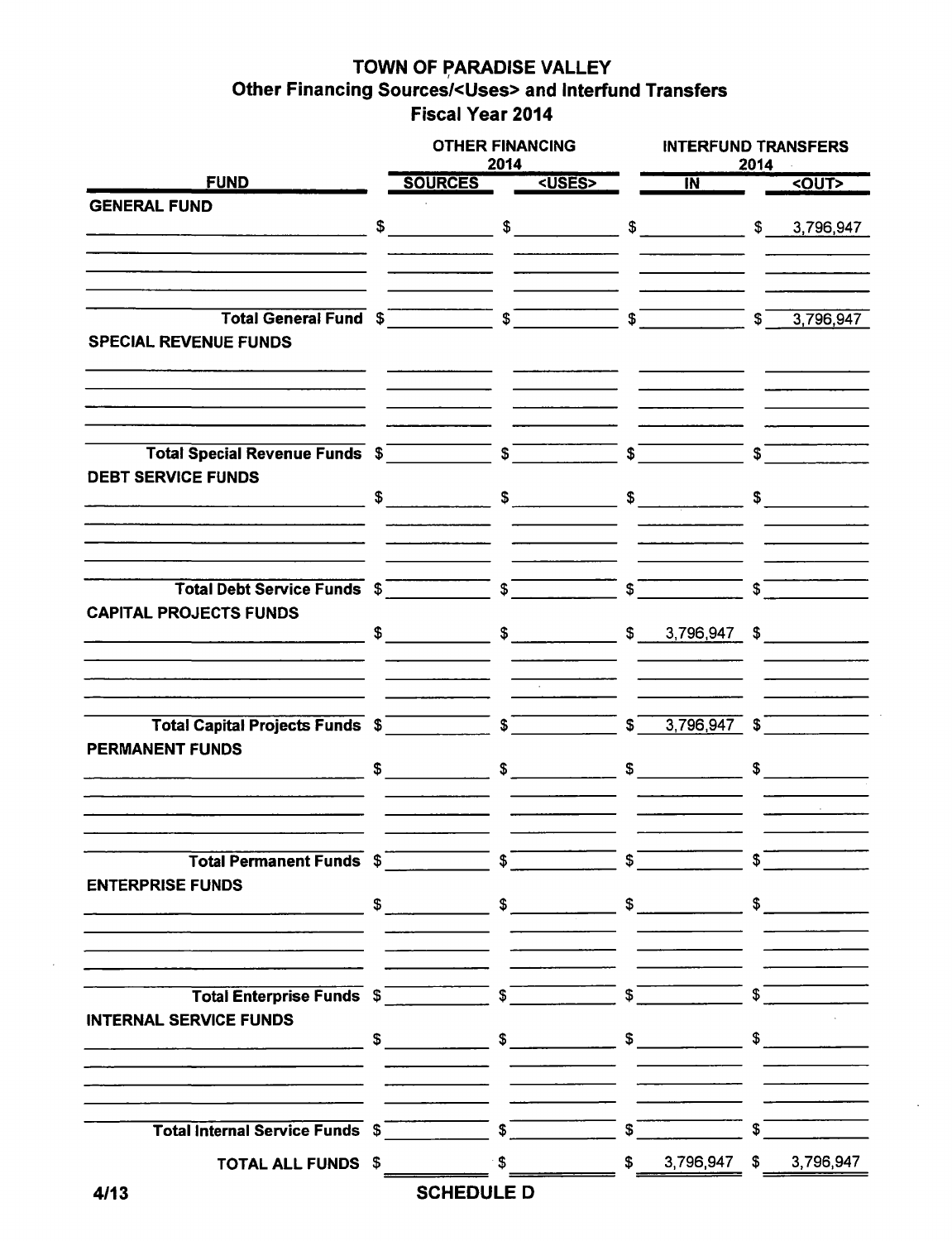#### **TOWN OF PARADISE VALLEY Expenditures/Expenses by Fund**  . **Fiscal Year 2014**

| <b>FUND/DEPARTMENT</b>                 | <b>ADOPTED</b><br><b>BUDGETED</b><br><b>EXPENDITURES/</b><br><b>EXPENSES</b><br>2013 |                |              | <b>EXPENDITURE/</b><br><b>EXPENSE</b><br><b>ADJUSTMENTS</b><br><b>APPROVED</b><br>2013 |     | <b>ACTUAL</b><br><b>EXPENDITURES/</b><br><b>EXPENSES*</b><br>2013 |              | <b>BUDGETED</b><br><b>EXPENDITURES/</b><br><b>EXPENSES</b><br>2014 |  |
|----------------------------------------|--------------------------------------------------------------------------------------|----------------|--------------|----------------------------------------------------------------------------------------|-----|-------------------------------------------------------------------|--------------|--------------------------------------------------------------------|--|
| <b>GENERAL FUND</b>                    |                                                                                      |                |              |                                                                                        |     |                                                                   |              |                                                                    |  |
| Mayor & Council                        | S                                                                                    | 52,960 \$      |              |                                                                                        | S   | 46,110 \$                                                         |              | 102,610                                                            |  |
| <b>Tourisim Promotion</b>              |                                                                                      |                |              | 1,000,200                                                                              |     | 1,000,200                                                         |              | 1,082,225                                                          |  |
| <b>Town Manager</b>                    |                                                                                      | 610,413        |              | 91,442                                                                                 |     | 712,705                                                           |              | 658,477                                                            |  |
| Town Attorney                          |                                                                                      | 474,194        |              | 135,780                                                                                |     | 609,974                                                           |              | 518,699                                                            |  |
| Finance                                |                                                                                      | 921,129        |              | 65,855                                                                                 |     | 959,799                                                           |              | 1,479,697                                                          |  |
| Non-Departmental                       |                                                                                      | 1,432,600      |              | (1,432,600)                                                                            |     |                                                                   |              |                                                                    |  |
| <b>Community Development</b>           |                                                                                      | 972,048        |              | 162,677                                                                                |     | 1,130,278                                                         |              | 1,123,098                                                          |  |
| <b>Municipal Court</b>                 |                                                                                      | 476,099        |              | (42, 928)                                                                              |     | 433,171                                                           |              | 491,102                                                            |  |
| <b>Public Works</b>                    |                                                                                      | 914,663        |              | 123,946                                                                                |     | 1,049,207                                                         |              | 1,220,200                                                          |  |
| Police                                 |                                                                                      | 5,494,725      |              | 266,010                                                                                |     | 5,664,247                                                         |              | 6,070,951                                                          |  |
| <b>Fire Service</b>                    |                                                                                      | 2,214,203      |              | (1, 107, 225)                                                                          |     | 1,106,978                                                         |              |                                                                    |  |
| <b>Payroll Merit Allowance</b>         |                                                                                      |                |              |                                                                                        |     |                                                                   |              | 225,000                                                            |  |
| <b>Operating Contingency</b>           |                                                                                      | 482,471        |              | (245, 628)                                                                             |     |                                                                   |              | 470,734                                                            |  |
| <b>Emergency Contingency</b>           |                                                                                      | 2,800,000      |              | (2, 192, 824)                                                                          |     |                                                                   |              | 2,400,000                                                          |  |
| Total General Fund \$                  |                                                                                      | 16,845,505     | S            | $(3, 175, 295)$ \$                                                                     |     | 12,712,669 \$                                                     |              | 15,842,792                                                         |  |
| <b>SPECIAL REVENUE FUNDS</b>           |                                                                                      |                |              |                                                                                        |     |                                                                   |              |                                                                    |  |
| Highway User Revenue Fund              | $^{\circ}$ \$                                                                        | 2,885,237      | \$           | $(119, 878)$ \$                                                                        |     | 2,695,359 \$                                                      |              | 2,719,068                                                          |  |
| <b>Fire Service Fund</b>               |                                                                                      |                |              |                                                                                        |     |                                                                   |              |                                                                    |  |
| <b>Donations Fund</b>                  |                                                                                      | 17,354         |              | 66,646                                                                                 |     | 84,000                                                            |              | 7,000                                                              |  |
| <b>Grants Fund</b>                     |                                                                                      | 50,000         |              |                                                                                        |     | 50,000                                                            |              | 50,000                                                             |  |
| <b>Court Enhancement Fund</b>          |                                                                                      |                |              | 5,000                                                                                  |     | 5,000                                                             |              | 145,000                                                            |  |
| <b>JCEF</b>                            |                                                                                      |                |              | 2,500                                                                                  |     |                                                                   |              | 2,500                                                              |  |
| Municipal Fill the Gap                 |                                                                                      |                |              | 60,000                                                                                 |     | 40,000                                                            |              |                                                                    |  |
| <b>Total Special Revenue Funds \$</b>  |                                                                                      | 2,952,591      | £            | 14,268                                                                                 |     | $2,874,359$ \$                                                    |              | 2,923,568                                                          |  |
| <b>DEBT SERVICE FUNDS</b>              |                                                                                      |                |              |                                                                                        |     |                                                                   |              |                                                                    |  |
| Debt Service Fund                      | \$                                                                                   | 1,029,355 \$   |              |                                                                                        | \$  | 1,029,355 \$                                                      |              | 1,028,307                                                          |  |
| <b>Total Debt Service Funds \$</b>     |                                                                                      | $1,029,355$ \$ |              |                                                                                        | \$. | $1,029,355$ \$                                                    |              | 1,028,307                                                          |  |
| <b>CAPITAL PROJECTS FUNDS</b>          |                                                                                      |                |              |                                                                                        |     |                                                                   |              |                                                                    |  |
| Capital Improvement Fund               | \$                                                                                   | 6,304,995 \$   |              | 2,192,824 \$                                                                           |     | 4,500,000 \$                                                      |              | 9,525,143                                                          |  |
| <b>Total Capital Projects Funds \$</b> |                                                                                      | 6,304,995      |              | 2,192,824                                                                              |     | 4,500,000                                                         |              | 9,525,143                                                          |  |
| <b>PERMANENT FUNDS</b>                 |                                                                                      |                |              |                                                                                        |     |                                                                   |              |                                                                    |  |
|                                        |                                                                                      | $\mathsf{S}$   |              | S                                                                                      |     |                                                                   | $\mathbf{s}$ |                                                                    |  |
| Total Permanent Funds \$               |                                                                                      |                |              |                                                                                        | S   |                                                                   | $s^-$        |                                                                    |  |
| <b>ENTERPRISE FUNDS</b>                |                                                                                      |                |              |                                                                                        |     |                                                                   |              |                                                                    |  |
| Alarm Service Fund                     | \$                                                                                   | 115,020 \$     |              | $3,882$ \$                                                                             |     | 80,755 \$                                                         |              | 100,600                                                            |  |
| <b>Fire Service Fund</b>               |                                                                                      | 334,941        |              | 962,443                                                                                |     | 1,289,322                                                         |              | 2,903,500                                                          |  |
| <b>Wastewater Utility Fund</b>         |                                                                                      | 2,667,831      |              | (957, 329)                                                                             |     | 1,646,925                                                         |              | 1,954,400                                                          |  |
| Wastewater Impact Fee Fund             |                                                                                      |                |              | 959,207                                                                                |     | 959,957                                                           |              | 1,009,731                                                          |  |
| <b>Total Enterprise Funds \$</b>       |                                                                                      | $3,117,792$ \$ |              | 968,203 \$                                                                             |     | $3,976,959$ \$                                                    |              | 5,968,231                                                          |  |
| <b>INTERNAL SERVICE FUNDS</b>          |                                                                                      |                |              |                                                                                        |     |                                                                   |              |                                                                    |  |
|                                        | \$                                                                                   |                | $\mathbf{s}$ |                                                                                        |     | $\frac{1}{\sqrt{2}}$                                              | \$           |                                                                    |  |
| <b>Total Internal Service Funds \$</b> |                                                                                      |                |              |                                                                                        |     |                                                                   |              |                                                                    |  |
|                                        |                                                                                      |                |              | 0 <sup>5</sup>                                                                         |     | 25,093,342 \$                                                     |              | 35,288,041                                                         |  |
| <b>TOTAL ALL FUNDS \$</b>              |                                                                                      | 30,250,238 \$  |              |                                                                                        |     |                                                                   |              |                                                                    |  |

• Includes actual expenditures/expenses recognized on the modified accrual or accrual basis as of the date the proposed budget was prepared, plus estimated expenditures/expenses for the remainder of the fiscal year.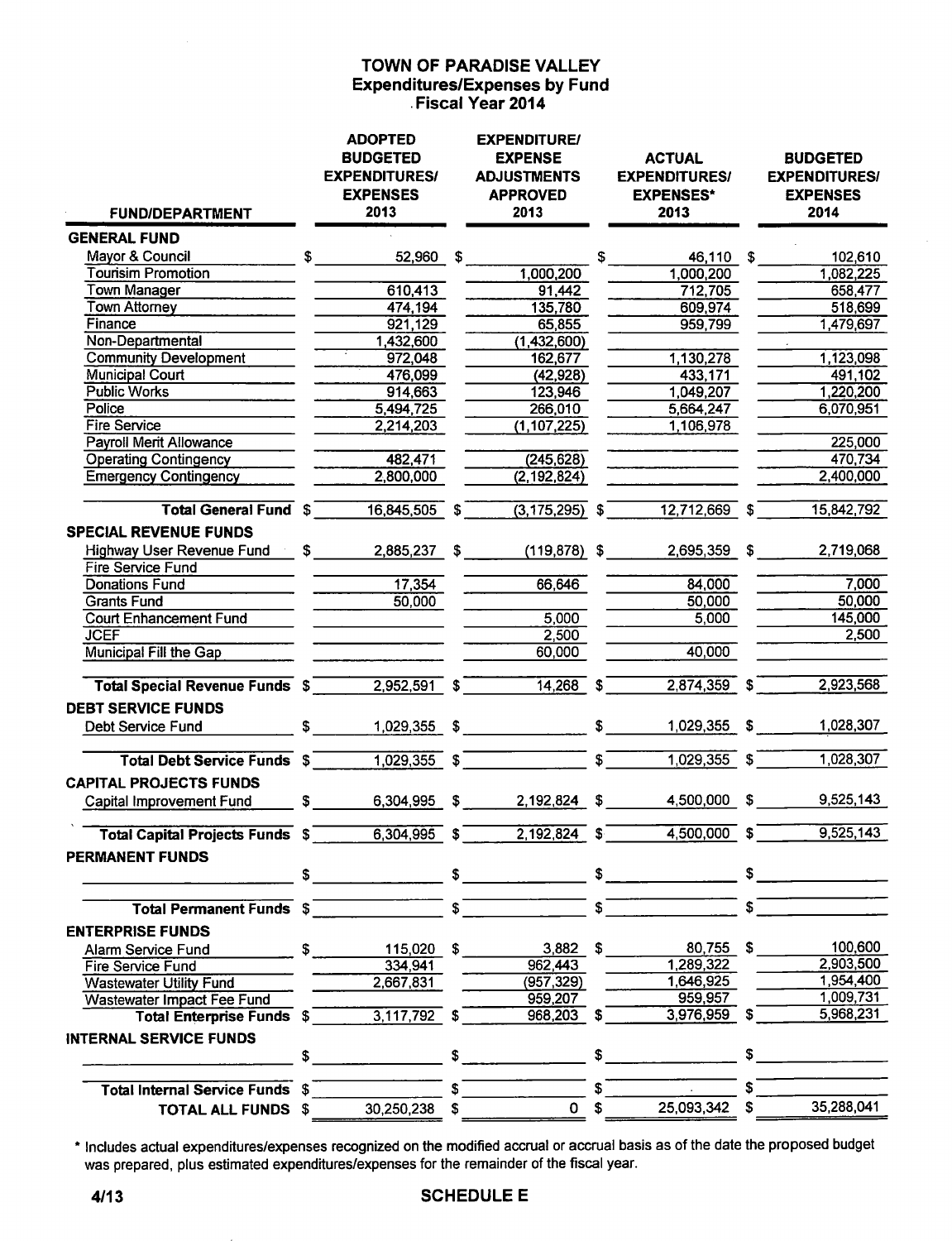#### TOWN OF PARADISE VALLEY Expenditures/Expenses by Department Fiscal Year 2014

 $\ddot{\phantom{0}}$ 

|                                                                                                                                                                                                                                                                                                                                                                                                                                                               | <b>ADOPTED</b><br><b>BUDGETED</b><br><b>EXPENDITURES/</b><br><b>EXPENSES</b>                                                                                                |          | <b>EXPENDITURE/</b><br><b>EXPENSE</b><br><b>ADJUSTMENTS</b><br><b>APPROVED</b> |          | <b>ACTUAL</b><br><b>EXPENDITURES/</b><br><b>EXPENSES*</b> | <b>BUDGETED</b><br><b>EXPENDITURES/</b><br><b>EXPENSES</b> |
|---------------------------------------------------------------------------------------------------------------------------------------------------------------------------------------------------------------------------------------------------------------------------------------------------------------------------------------------------------------------------------------------------------------------------------------------------------------|-----------------------------------------------------------------------------------------------------------------------------------------------------------------------------|----------|--------------------------------------------------------------------------------|----------|-----------------------------------------------------------|------------------------------------------------------------|
| DEPARTMENT/FUND<br>Mayor & Council                                                                                                                                                                                                                                                                                                                                                                                                                            | 2013                                                                                                                                                                        |          | 2013                                                                           |          | 2013                                                      | 2014                                                       |
|                                                                                                                                                                                                                                                                                                                                                                                                                                                               |                                                                                                                                                                             |          |                                                                                |          | 46,110                                                    | 102.610                                                    |
| General Fund <b>Continent Total \$</b> 52,960 \$ \$ 54,110<br>Department Total \$ 52,960 \$ 54,110                                                                                                                                                                                                                                                                                                                                                            |                                                                                                                                                                             |          |                                                                                |          |                                                           | 102,610                                                    |
|                                                                                                                                                                                                                                                                                                                                                                                                                                                               |                                                                                                                                                                             |          |                                                                                |          |                                                           |                                                            |
| Tourisim & Promotion                                                                                                                                                                                                                                                                                                                                                                                                                                          |                                                                                                                                                                             |          |                                                                                |          |                                                           |                                                            |
|                                                                                                                                                                                                                                                                                                                                                                                                                                                               |                                                                                                                                                                             |          |                                                                                |          |                                                           | 1,082,225<br>1.082.225                                     |
|                                                                                                                                                                                                                                                                                                                                                                                                                                                               |                                                                                                                                                                             |          |                                                                                |          |                                                           |                                                            |
| Town Manager                                                                                                                                                                                                                                                                                                                                                                                                                                                  |                                                                                                                                                                             |          |                                                                                |          |                                                           |                                                            |
| General Fund<br>8 610,413 \$ 91,442 \$ 712,705<br>Department Total \$ 610,413 \$ 91,442 \$ 712,705                                                                                                                                                                                                                                                                                                                                                            |                                                                                                                                                                             |          |                                                                                |          |                                                           | 658,477                                                    |
|                                                                                                                                                                                                                                                                                                                                                                                                                                                               |                                                                                                                                                                             |          |                                                                                |          |                                                           | 658,477                                                    |
| Town Attorney                                                                                                                                                                                                                                                                                                                                                                                                                                                 |                                                                                                                                                                             |          |                                                                                |          |                                                           |                                                            |
|                                                                                                                                                                                                                                                                                                                                                                                                                                                               |                                                                                                                                                                             |          |                                                                                |          | 609,974                                                   | 518,699                                                    |
| General Fund 5 474,194 \$ 135,780 \$                                                                                                                                                                                                                                                                                                                                                                                                                          |                                                                                                                                                                             |          |                                                                                |          | 609,974                                                   | 518,699                                                    |
|                                                                                                                                                                                                                                                                                                                                                                                                                                                               |                                                                                                                                                                             |          |                                                                                |          |                                                           |                                                            |
| Finance                                                                                                                                                                                                                                                                                                                                                                                                                                                       |                                                                                                                                                                             |          |                                                                                |          |                                                           |                                                            |
| General Fund<br>Department Total \$1,129 \$1,129 \$1,129 \$1,129 \$1,129 \$1,129 \$1,129 \$1,129 \$1,129 \$1,129 \$1,129 \$1,129 \$1,129 \$1,129 \$1,129 \$1,129 \$1,129 \$1,129 \$1,129 \$1,129 \$1,129 \$1,129 \$1,129 \$1,129 \$1,129 \$1,129 \$1,129 \$1,                                                                                                                                                                                                 |                                                                                                                                                                             |          |                                                                                |          | 959,799<br>959,799                                        | 1,479,697<br>1,479,697                                     |
|                                                                                                                                                                                                                                                                                                                                                                                                                                                               |                                                                                                                                                                             |          |                                                                                |          |                                                           |                                                            |
| Non-Departmental                                                                                                                                                                                                                                                                                                                                                                                                                                              |                                                                                                                                                                             |          |                                                                                |          |                                                           |                                                            |
|                                                                                                                                                                                                                                                                                                                                                                                                                                                               |                                                                                                                                                                             |          |                                                                                |          |                                                           |                                                            |
| General Fund<br>Donations Spec Revenue Fund<br>Samme School Samme School School School School School School School School School School School School School School School School School School School School School School School                                                                                                                                                                                                                            |                                                                                                                                                                             |          |                                                                                |          | 66,646 \$ 76,646                                          | 7,000                                                      |
|                                                                                                                                                                                                                                                                                                                                                                                                                                                               |                                                                                                                                                                             |          |                                                                                |          | 50,000                                                    | 50,000                                                     |
|                                                                                                                                                                                                                                                                                                                                                                                                                                                               |                                                                                                                                                                             |          |                                                                                |          | 126,646                                                   | 57,000                                                     |
| Community Development                                                                                                                                                                                                                                                                                                                                                                                                                                         |                                                                                                                                                                             |          |                                                                                |          |                                                           |                                                            |
| General Fund                                                                                                                                                                                                                                                                                                                                                                                                                                                  |                                                                                                                                                                             |          |                                                                                |          |                                                           | 1,123,098                                                  |
| $\begin{array}{c cccccc} & \text{\$} & \text{\$} & \text{\$} & \text{\$} & \text{\$} & \text{\$} & \text{\$} & \text{\$} & \text{\$} & \text{\$} & \text{\$} & \text{\$} & \text{\$} & \text{\$} & \text{\$} & \text{\$} & \text{\$} & \text{\$} & \text{\$} & \text{\$} & \text{\$} & \text{\$} & \text{\$} & \text{\$} & \text{\$} & \text{\$} & \text{\$} & \text{\$} & \text{\$} & \text{\$} & \text{\$} & \text{\$} & \text{\$} & \text{\$} & \text{\$}$ |                                                                                                                                                                             |          |                                                                                |          | 1,130,278                                                 | 1,123,098                                                  |
|                                                                                                                                                                                                                                                                                                                                                                                                                                                               |                                                                                                                                                                             |          |                                                                                |          |                                                           |                                                            |
| Municipal Court                                                                                                                                                                                                                                                                                                                                                                                                                                               |                                                                                                                                                                             |          |                                                                                |          |                                                           |                                                            |
|                                                                                                                                                                                                                                                                                                                                                                                                                                                               |                                                                                                                                                                             |          |                                                                                |          | $\frac{5,000}{2,500}$ \$<br>5,000                         | 145,000                                                    |
| Special Revenue JCEF<br>Special Revenue MFTG \$                                                                                                                                                                                                                                                                                                                                                                                                               |                                                                                                                                                                             |          | $60,000$ \$                                                                    |          | 40,000                                                    | 2,500                                                      |
| General Fund and the control of the control of the control of the control of the control of the control of the                                                                                                                                                                                                                                                                                                                                                | $\frac{1}{3}$ $\frac{476,099}{5}$ $\frac{1}{3}$ $\frac{1}{3}$ $\frac{1}{3}$ $\frac{1}{3}$ $\frac{1}{3}$                                                                     |          |                                                                                |          | 433,171                                                   | 491,102                                                    |
| Department Total \$                                                                                                                                                                                                                                                                                                                                                                                                                                           | 476,099 \$                                                                                                                                                                  |          | 24,572 \$                                                                      |          | 478,171                                                   | 638,602                                                    |
|                                                                                                                                                                                                                                                                                                                                                                                                                                                               |                                                                                                                                                                             |          |                                                                                |          |                                                           |                                                            |
| <b>Public Works</b>                                                                                                                                                                                                                                                                                                                                                                                                                                           |                                                                                                                                                                             |          |                                                                                |          |                                                           |                                                            |
| General Fund<br>Grants Fund<br>Grants Fund<br>Company S                                                                                                                                                                                                                                                                                                                                                                                                       | $914,663$ \$<br>$\overline{\phantom{a}}\hspace{0.1cm}$ $\overline{\phantom{a}}\hspace{0.1cm}$ $\overline{\phantom{a}}\hspace{0.1cm}$ $\overline{\phantom{a}}\hspace{0.1cm}$ |          | 123,946 \$                                                                     |          | 1.049,207                                                 | 1,220,200                                                  |
| HURF Special Revenue Fund \$                                                                                                                                                                                                                                                                                                                                                                                                                                  | $2,885,237$ \$                                                                                                                                                              |          | $\overline{(119,878)}$ \$                                                      |          | 2,695,359                                                 | 2,719,068                                                  |
| Department Total \$ 3,799,900 \$                                                                                                                                                                                                                                                                                                                                                                                                                              |                                                                                                                                                                             |          | $-4.068$ \$                                                                    |          | 3.744.566                                                 | 3,939,268                                                  |
|                                                                                                                                                                                                                                                                                                                                                                                                                                                               |                                                                                                                                                                             |          |                                                                                |          |                                                           |                                                            |
| Police                                                                                                                                                                                                                                                                                                                                                                                                                                                        |                                                                                                                                                                             |          |                                                                                |          |                                                           |                                                            |
| General Fund                                                                                                                                                                                                                                                                                                                                                                                                                                                  | 5,494,725 \$                                                                                                                                                                |          | 266,010 \$                                                                     |          | 5,664,247                                                 | 6,070,951                                                  |
| Donations Fund<br>Grant Fund                                                                                                                                                                                                                                                                                                                                                                                                                                  | $\frac{1}{2}$ 5 7,354 \$                                                                                                                                                    | \$       |                                                                                | S        | 7.354                                                     |                                                            |
| Department Total \$                                                                                                                                                                                                                                                                                                                                                                                                                                           | $5,502,079$ \$                                                                                                                                                              |          | 266,010 \$                                                                     |          | 5,671,601                                                 | 6,070,951                                                  |
|                                                                                                                                                                                                                                                                                                                                                                                                                                                               |                                                                                                                                                                             |          |                                                                                |          |                                                           |                                                            |
| <b>Fire Services</b>                                                                                                                                                                                                                                                                                                                                                                                                                                          |                                                                                                                                                                             |          |                                                                                |          |                                                           |                                                            |
| General Fund<br>\$                                                                                                                                                                                                                                                                                                                                                                                                                                            | 2,214,203 \$                                                                                                                                                                |          | $(1, 107, 225)$ \$                                                             |          | 1,106,978                                                 |                                                            |
| Fire Service Fund                                                                                                                                                                                                                                                                                                                                                                                                                                             | 334,941                                                                                                                                                                     | \$       | 962.443                                                                        | S        | 1,289,322                                                 | 2,903,500<br>758.479                                       |
| Debt Service Fund<br>\$<br>Department Total \$                                                                                                                                                                                                                                                                                                                                                                                                                | 759,252 \$<br>$3,308,396$ \$                                                                                                                                                |          | (144,782) \$                                                                   | \$       | 759,252<br>3,155,552                                      | 3,661,979                                                  |
|                                                                                                                                                                                                                                                                                                                                                                                                                                                               |                                                                                                                                                                             |          |                                                                                |          |                                                           |                                                            |
| Capital Improvement Program                                                                                                                                                                                                                                                                                                                                                                                                                                   |                                                                                                                                                                             |          |                                                                                |          |                                                           |                                                            |
| Capital Project Fund<br>\$                                                                                                                                                                                                                                                                                                                                                                                                                                    | 6,304,995 \$                                                                                                                                                                |          | 2,192,824 \$                                                                   |          | 4,500,000                                                 | 9,525,143                                                  |
| Department Total \$                                                                                                                                                                                                                                                                                                                                                                                                                                           | 6,304,995 \$                                                                                                                                                                |          | 2,192,824 \$                                                                   |          | 4,500,000                                                 | 9,525,143                                                  |
| Alarm Services                                                                                                                                                                                                                                                                                                                                                                                                                                                |                                                                                                                                                                             |          |                                                                                |          |                                                           |                                                            |
| Enterprise Fund<br>\$                                                                                                                                                                                                                                                                                                                                                                                                                                         | $115,020$ \$                                                                                                                                                                |          | $3,882$ \$                                                                     |          | 80,755                                                    | 100,600                                                    |
| Department Total \$                                                                                                                                                                                                                                                                                                                                                                                                                                           | $115,020$ \$                                                                                                                                                                |          | $3,882$ \$                                                                     |          | 80,755                                                    | 100,600                                                    |
|                                                                                                                                                                                                                                                                                                                                                                                                                                                               |                                                                                                                                                                             |          |                                                                                |          |                                                           |                                                            |
| <b>Wastewater Utility</b>                                                                                                                                                                                                                                                                                                                                                                                                                                     |                                                                                                                                                                             |          |                                                                                |          |                                                           |                                                            |
| <b>Enterprise Fund</b><br>\$                                                                                                                                                                                                                                                                                                                                                                                                                                  | 2,667,831 \$                                                                                                                                                                |          | $(957, 329)$ \$                                                                |          | 1,646,925<br>959,957                                      | 1,954,400<br>1,009,730                                     |
| Wastewater Impact Fee Fund<br>Debt Service Fund                                                                                                                                                                                                                                                                                                                                                                                                               | 270,103 \$                                                                                                                                                                  |          | 959,207<br><b>Contractor</b>                                                   | \$       | 270,103                                                   | 269,828                                                    |
| Department Total \$                                                                                                                                                                                                                                                                                                                                                                                                                                           | 2.937,934 \$                                                                                                                                                                |          | 1,878                                                                          | \$       | 2,876,985                                                 | 3,233,958                                                  |
|                                                                                                                                                                                                                                                                                                                                                                                                                                                               |                                                                                                                                                                             |          |                                                                                |          |                                                           |                                                            |
| Contingencies                                                                                                                                                                                                                                                                                                                                                                                                                                                 |                                                                                                                                                                             |          |                                                                                |          |                                                           |                                                            |
| General Fund<br>General Fund                                                                                                                                                                                                                                                                                                                                                                                                                                  | 482,471                                                                                                                                                                     | \$<br>\$ | (245,628)                                                                      | \$<br>\$ |                                                           | 470,734<br>225,000                                         |
| S<br>General Fund                                                                                                                                                                                                                                                                                                                                                                                                                                             | 2,800,000                                                                                                                                                                   | S.       | (2,192,824)                                                                    | \$       |                                                           | 2,400,000                                                  |
| Department Total \$                                                                                                                                                                                                                                                                                                                                                                                                                                           | 3,282,471                                                                                                                                                                   |          | $(2,438,452)$ \$                                                               |          |                                                           | 3,095,734                                                  |
| TOTAL ALL DEPARTMENTS                                                                                                                                                                                                                                                                                                                                                                                                                                         | 30,250,238 \$ \$<br>\$\$                                                                                                                                                    |          | $\overline{\phantom{a}}$                                                       | \$       | 25,093,342                                                | \$<br>35,288,041                                           |

 $\bar{z}$ 

 $\bar{z}$